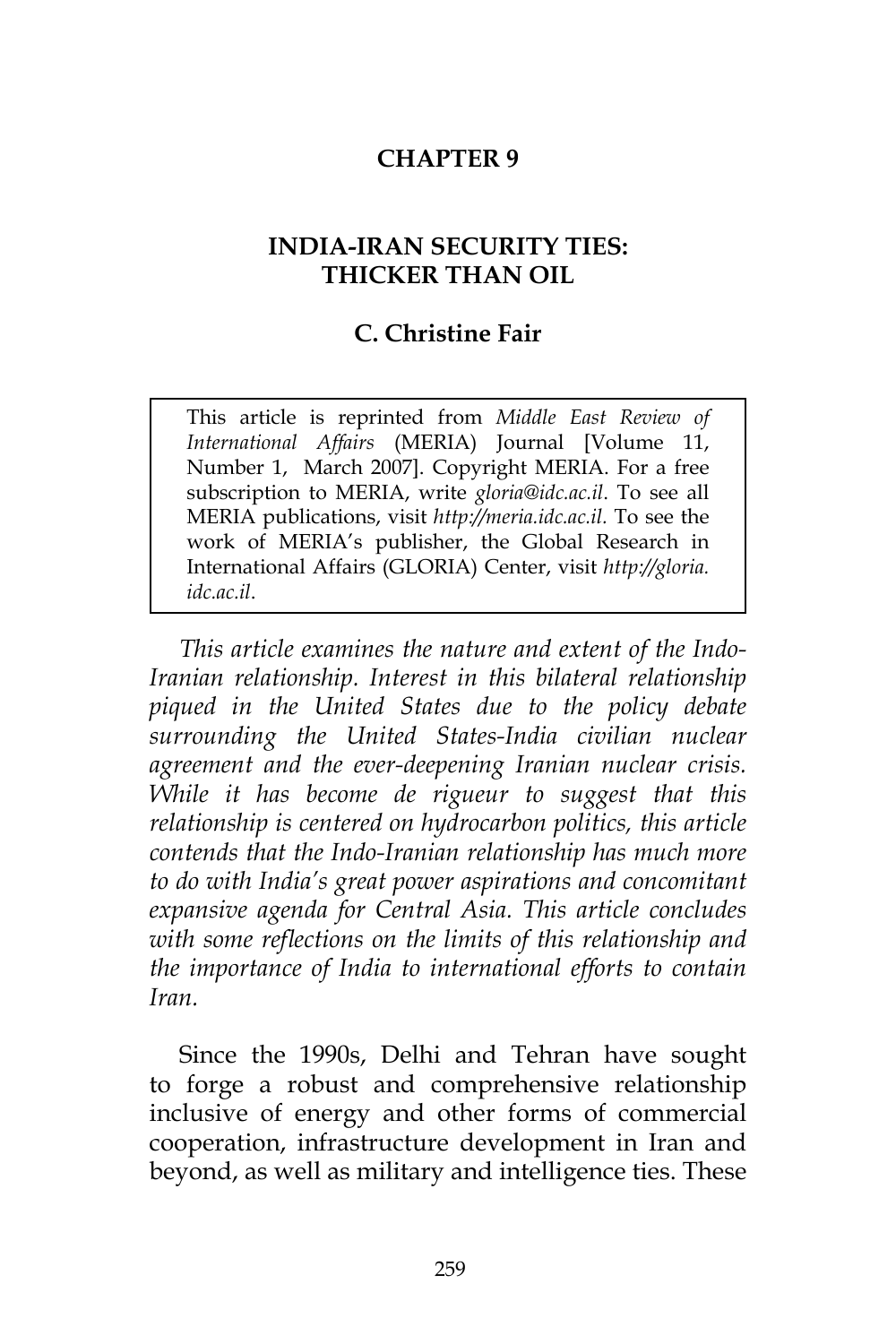bilateral developments have enjoyed widespread support among Iranian and Indian polities. Despite extensive regional press coverage, Indo-Iranian rapprochement has drawn the attention of the United States only episodically and never as intensely as in 2006. Arguably, increased scrutiny of the Indo-Iranian relationship arose due to the temporal convergence of two unrelated developments: the ever-deepening Iranian nuclear crisis and the efforts of President George Bush to persuade the U.S. Congress to adopt legislation enabling a civilian nuclear deal for India. This deal was seen by many policymakers in India and the United States as an integral part of an overall suite of engagements to help India become a global power and a strategic U.S. ally.

Underscoring the interplay between these two developments, critics of the nuclear deal argued that it would weaken the nonproliferation regime at a time when it must be adequately robust to counter Iranian intransigence towards its nuclear program. Both opponents of the administration's proposed Indo-U.S. civilian nuclear deal and proponents of some variant of such a civilian nuclear deal questioned the "strategic and military" ties that New Delhi and Tehran have trumpeted to their domestic audiences.

India's votes at the International Atomic Energy Agency (IAEA) "against Iran" in September 2005 and February 2006 were important tests for those policymakers who were dubious about India's intentions. While India did vote for the resolutions finding Iran to be in non-compliance in September 2005 and later to refer Iran to the United Nations Security Council (UNSC) in February 2006, there were earlier signs that India would either abstain or even oppose the United States on these issues. Notably, India's foreign minister, Natwar Singh, declared in October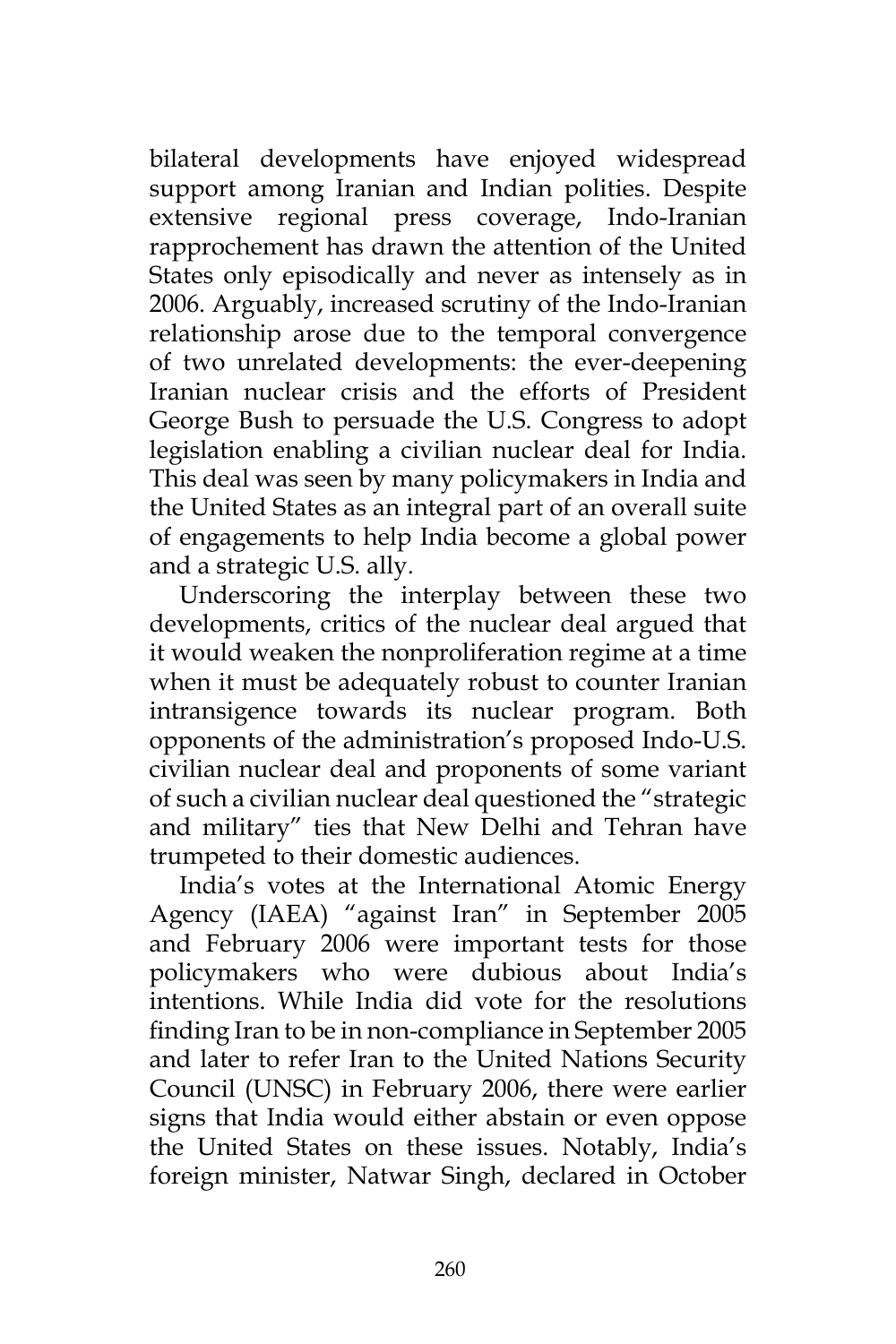2005 that India would not support U.S. efforts to refer Iran to the UNSC, which outraged key members of the U.S. Congress.

Some policymakers and analysts questioned the wisdom of promoting India as the newly designated strategic ally of the United States while it has what both New Delhi and Tehran call a strategic alliance. (India—like many countries—maintains several bilateral relations that are "strategic" in name only.) Detractors of the nuclear deal voiced concerns about two Indian nuclear scientists (Y.S.R. Prasad and C. Surendar) who provided assistance to Iran's nuclear program. Both were eventually sanctioned by the United States under the Iran Nonproliferation Act of 2000, although sanctions on Surendar were eventually dropped. Some congresspersons were disconcerted by the second Indian-Iranian naval exercise that took place in March 2006—coincident with President Bush's visit to South Asia. While the U.S.-Indian civilian nuclear deal was finally signed into law by President Bush on December 18, 2006, the House and Senate tried but failed—to require India to halt its fissile material production and/or end its military relations with Iran as preconditions for nuclear cooperation.

Throughout Congress' deliberation on the civilian nuclear deal, administration officials consistently downplayed Delhi's ties with Iran by reducing them to India's growing energy needs. Officials argued that the civilian nuclear engagement would diminish India's reliance upon Iran, or at least provide the opportunity for the United States to shape India's relationship with Iran.<sup>1</sup> Given the various apprehensions about the Indo-Iranian relationship in the context of the nuclear deal, the Congressional Research Service authored a report examining the extent of the relationship, ostensibly to put to rest some of these concerns. While acknowledging that some differences in preferred policy towards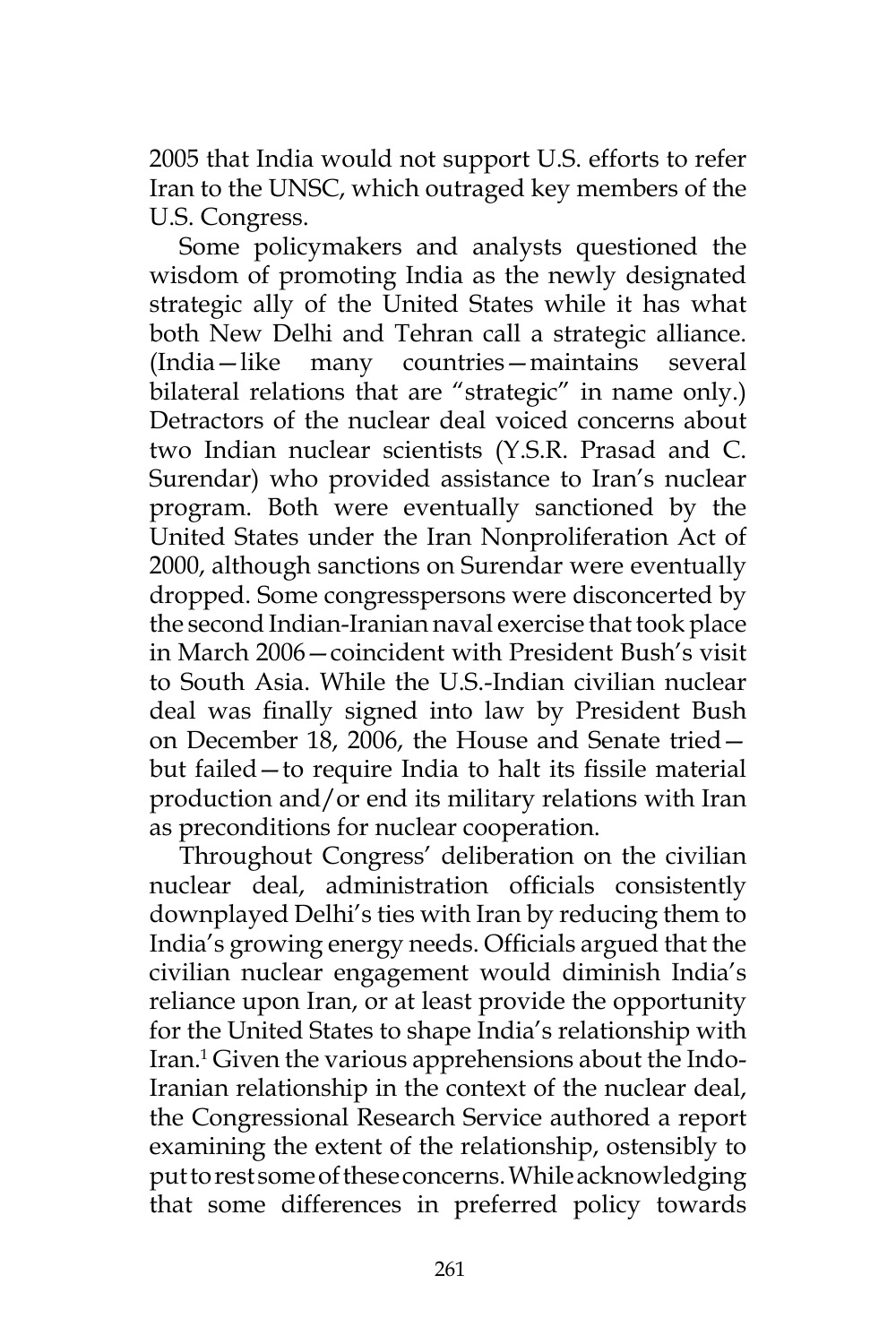Iran could emerge, that report too concluded that India's motivations to pursue relations with Iran were primarily rooted in India's growing energy needs and therefore are relatively benign to U.S. interests.<sup>2</sup>

This essay seeks to challenge the view that India's ties to Iran are primarily tied to hydrocarbon politics. Rather, this paper argues that the Indo-Iranian relationship has much more to do with India's great power aspirations and concomitant agenda to expand its presence in Afghanistan and Central Asia. This paper concludes with a discussion of the constraints that may limit the extent of Indo-Iranian engagement.

# **BACKGROUND ON THE INDO-IRANIAN RAPPORT**

On March 15, 1950, New Delhi and Tehran signed a friendship treaty which called for "perpetual peace and friendship" between the two states. In principle, this document committed the two to amicable relations; however, in practice, both states were mired—albeit to differing extents at different times—in opposing Cold War alliances that precluded the development of robust bilateral ties. Iran, under the leadership of Muhammad Reza Shah, had close ties to the United States and Pakistan through Iran's participation in the Baghdad Pact (later renamed the Central Treaty Organization, CENTO). During the 1965 and 1971 wars between India and Pakistan, Iran provided military assistance to Pakistan. (Iran was part of Pakistan's purported "strategic depth.") Nehru derided such alliances as a "wrong approach, a dangerous approach, and a harmful approach"3 and championed instead the Non-Aligned Movement. Despite this aversion to superpower alliances, India forged close ties to the Soviet Union, which became India's primary defense supplier.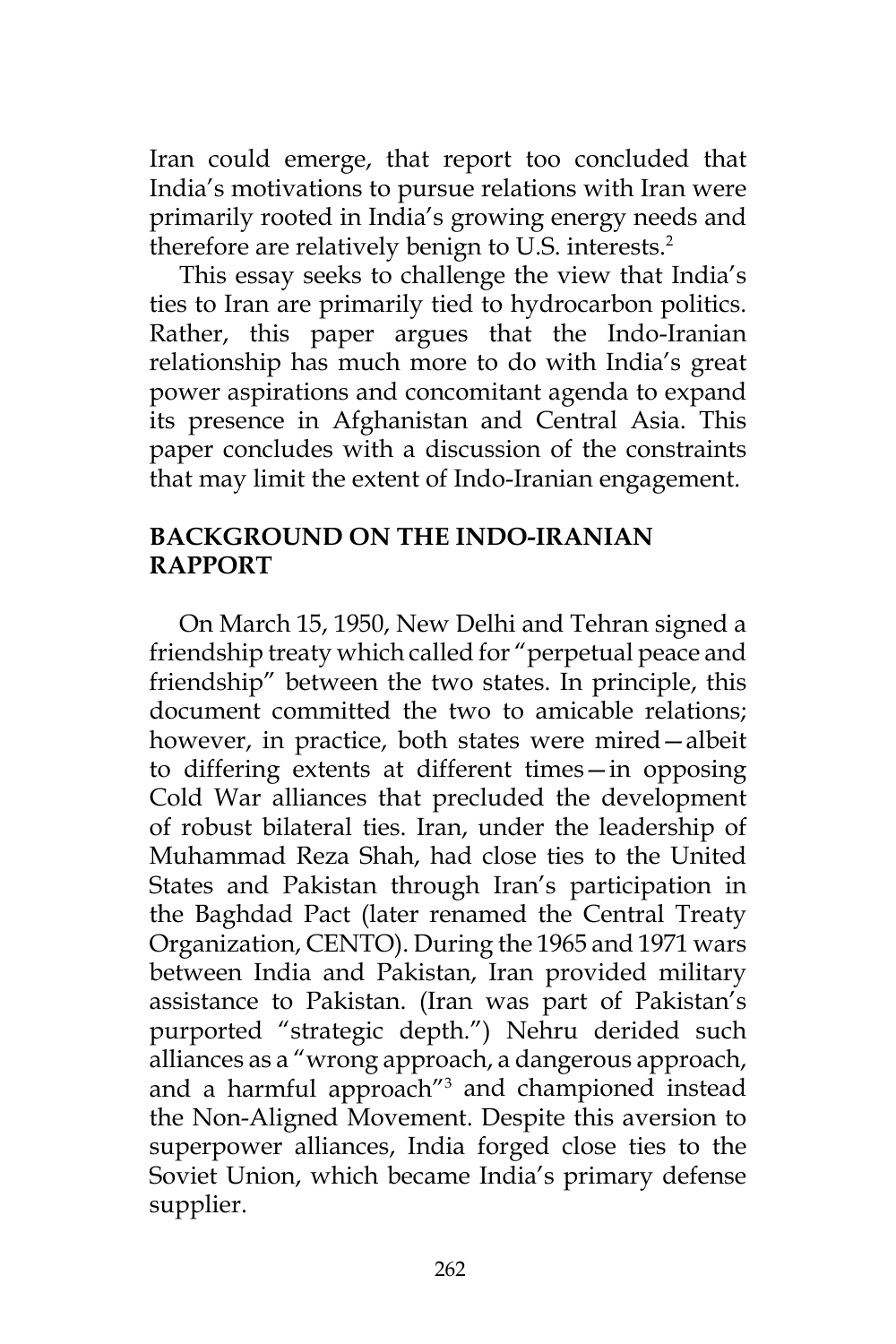Although India largely welcomed Iran's 1979 Revolution as an expression of national self-assertion, and although the post-revolutionary Iranian leadership was generally well disposed towards India, significant differences persisted between New Delhi and Tehran. Iran was more critical of the Soviet invasion of Afghanistan than was India. India, under Prime Minister Indira Gandhi, avoided public condemnation even though privately she was deeply vexed that Moscow brought superpower confrontation into India's extended strategic environment. During the Iran-Iraq War, India remained ambivalent as it tried to simultaneously protect its oil interests in both states. India, with its large Muslim minority, was chary of Iran's exporting its revolution and was discomfited by the fact that Iran, with clerical rule, had moved far away from democracy and espoused support for Kashmiri self-determination.4 While the decades of the 1970s and 1980s witnessed tensions between the two, there were episodic but notable periods of positive engagement, and the two sustained economic ties during this period, particularly on energy issues.

Significant improvements in relations did not materialize until the end of the Cold War. One of the most consequential events in their shared recent history was Indian Prime Minister Narasimha Rao's 1993 state visit to Iran. Rao became the first Indian Prime Minister to visit Iran since the revolution, and his state visit was declared a "turning point" in bilateral relations by Iran's then-President Ali Akbar Hashemi Rafsanjani. In 1995, Rafsanjani made a reciprocal visit to India. While high-level visits continued after 1995—which did much to solidify in some measure their mutual economic interests in key technological sectors—the next state visit did not occur until 2001, when Prime Minister Atal Bihar Vajpayee visited Tehran. This visit culminated in the 2001 Tehran Declaration, signed by Prime Minister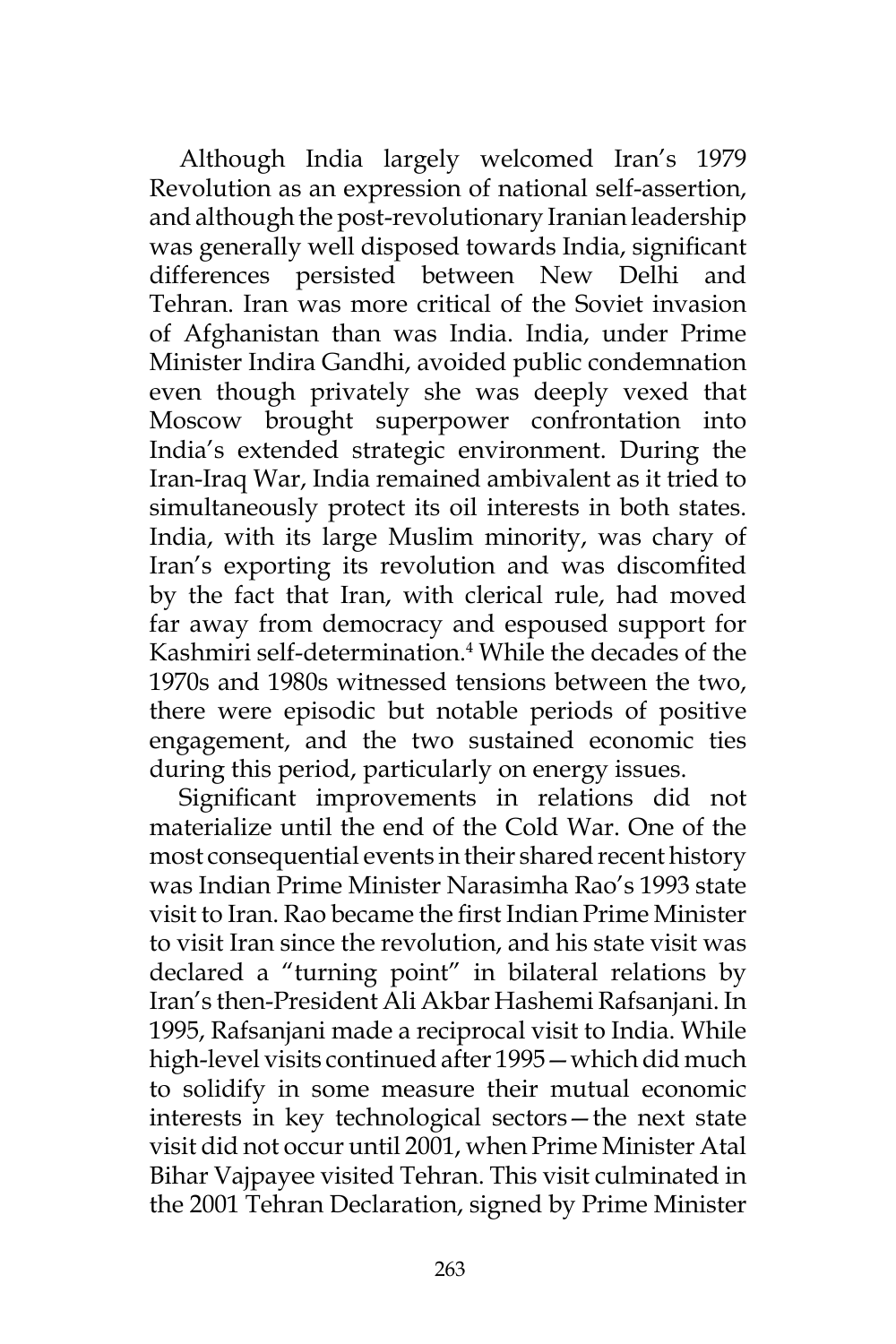Vajpayee and Iran's President Muhammad Khatami. The Tehran Declaration laid the foundation for Indian and Iranian cooperation on a wide array of strategic issues, including defense cooperation.<sup>5</sup>

Two years later, in January 2003, President Khatami traveled to Delhi, where he was welcomed as the "Chief Guest" at India's 2003 Republic Day celebrations—an honor generally reserved for the most important of personages. Both leaders signed the New Delhi Agreement, which was important both in its timing and substance. India's feting of Khatami, contemporaneously with both the U.S. military buildup in the Persian Gulf in preparation for the second U.S. war in Iraq and with an unprecedented qualitative and quantitative expansion in U.S.-Indian military ties, declared the importance that New Delhi attaches to its relationship with Iran. The New Delhi Declaration was also important in its substance. Expanding off of the Tehran Declaration, this accord further committed the two states to deeper levels of engagement, including military cooperation.<sup>6</sup>

#### **INDIA'S STRATEGIC ENVIRONMENT**

Indian analysts and defense managers often describe India's strategic environment in terms of the entire Indian Ocean basin. The westernmost frontier of this strategic area stretches to the Straight of Hormuz and the Persian Gulf. Occasionally, Indian analysts claim the eastern coast of Africa as the westernmost border of this strategic space. To the east, it encompasses the Strait of Malacca and abuts the South China Sea. To the north it is comprised of Central Asia, and to the south, it extends to Antarctica.

Within this extended strategic neighborhood, India first and foremost seeks to be recognized as the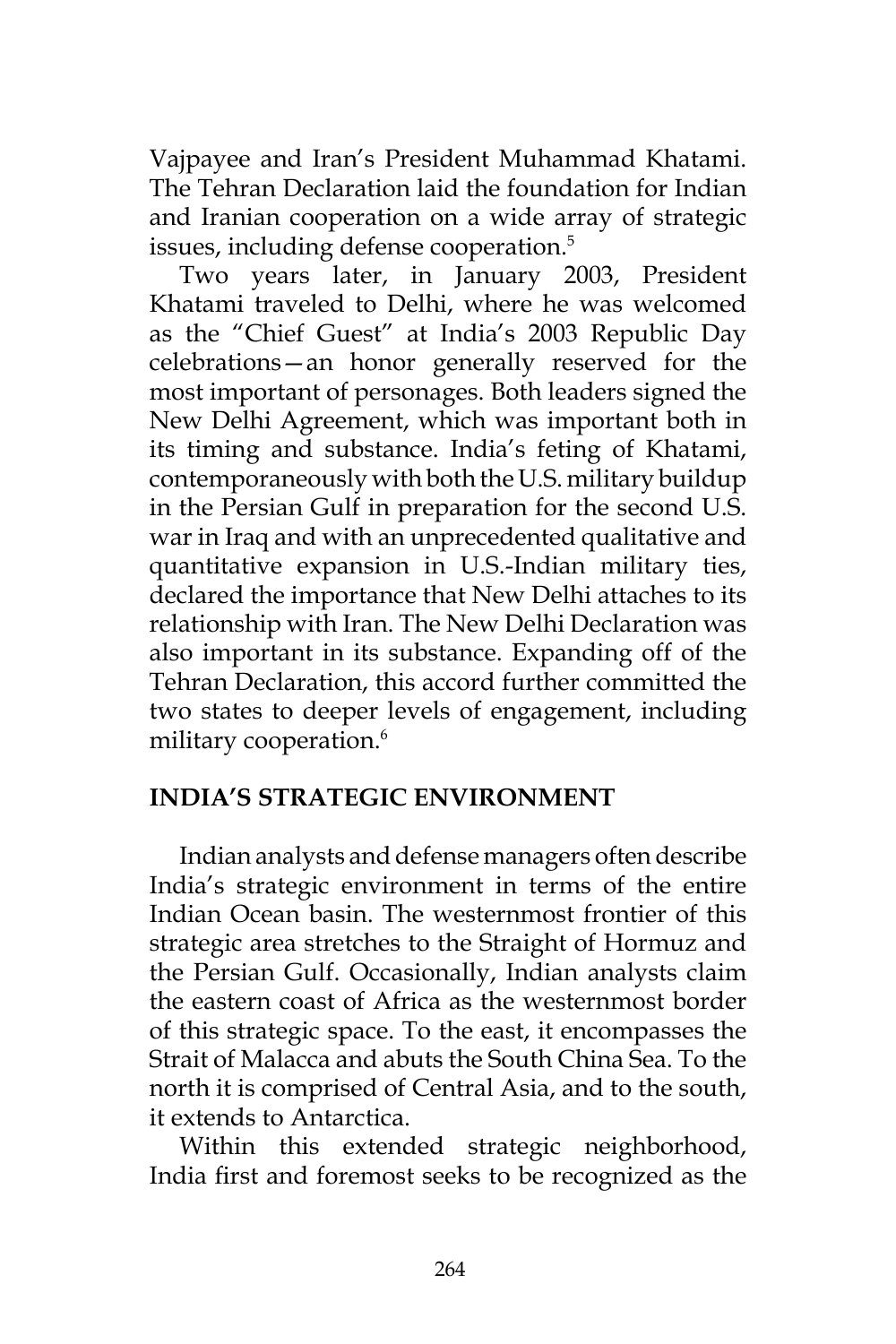preeminent power within the Indian Ocean basin. New Delhi already considers itself to be the preeminent power of South Asia. India also seeks to be—and to be seen as—a global power in due course.7 New Delhi believes that it has a natural role in shaping regional security arrangements to foster stability throughout the Indian Ocean basin and beyond. India's Ministry of Defence Annual Report 2005-2006, for example, notes the "slow but steady" progress made in achieving "a truly multipolar world, with India as one of the poles . . . ."8 India is also willing to be proactive to prevent developments that are fundamentally inimical to its interests by relying upon two instruments of India's "soft" power: its economic and political sources of influence.<sup>9</sup>

Consonant with New Delhi's expansive set of interests within the entire Indian Ocean basin, India has pursued actively a "Look East" policy and has maintained a very sophisticated greater Middle East policy that includes Israel, Iran, and several Central Asian and Arab states. Of particular import for this discussion is India's continuous effort to consolidate its strategic footing in Afghanistan and other parts of Central Asia, including two airbases in Tajikistan. Iran is critical to these efforts in many ways, because it provides India much-needed geographical access to these theatres.10 In addition, since 2001, India has secured an unprecedented expansion in ties with the United States and has advanced its relations with the European Union and China. Regarding its varied dealings with countries that have outstanding conflicts with each other, India has consistently signaled its intentions to maintain its "strategic independence" by pursuing bilateral relations consistent with Delhi's regional requirements—irrespective of discord that these states may have with each other.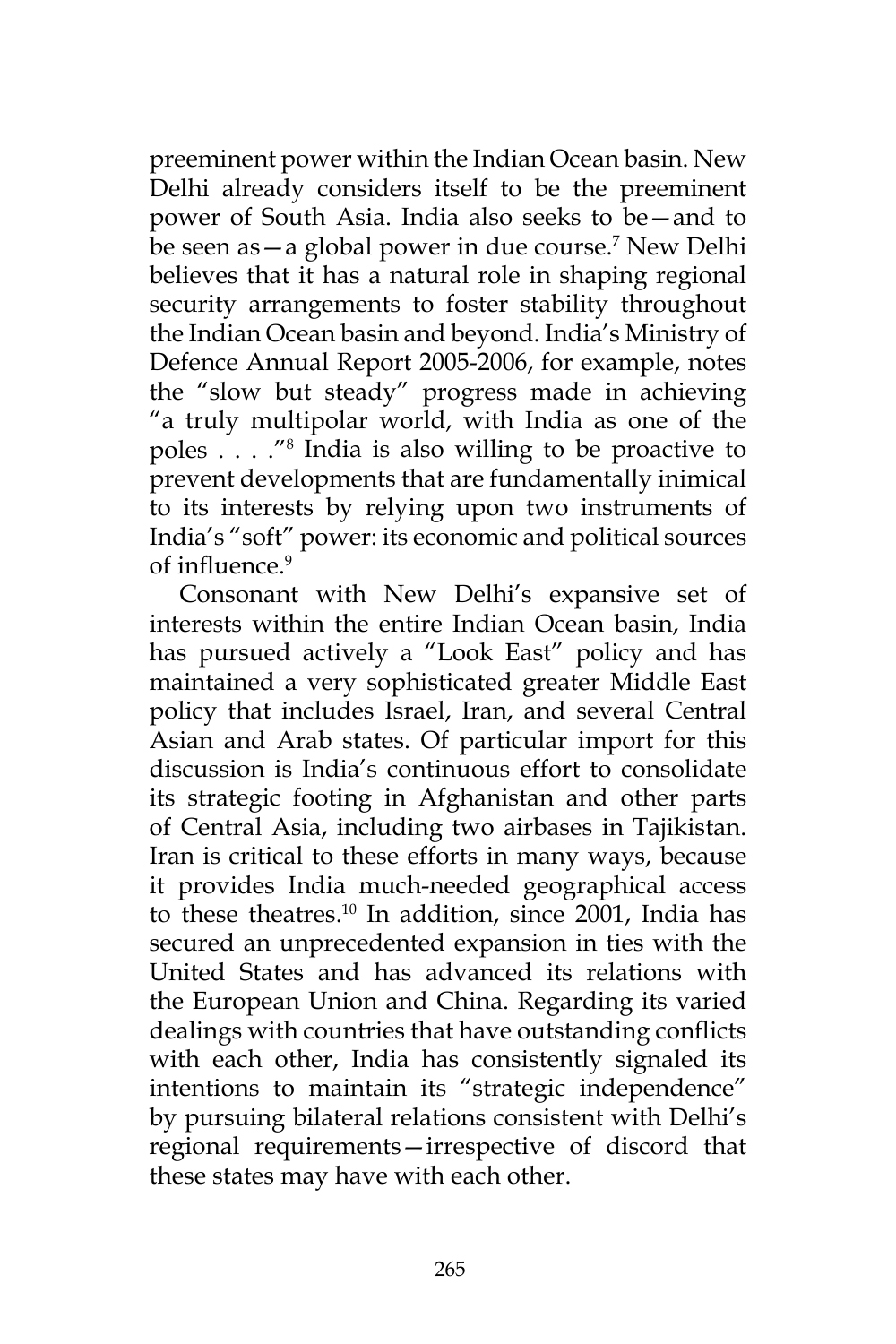In recent years, India has sought to demonstrate that its security calculus is more inclusive than Pakistan both to counter the once-prevalent view that India is shackled to Pakistan and to establish India as an important power beyond the perimeters of South Asia. In short, India wants to be a supra-regional power, and it wants to be seen as one in other capitals. Central Asia, which includes Afghanistan along with Iran, comprises an important theater for this power projection, and only some of India's interests in Central Asia are Pakistan-focused. India sees enormous energy potential in the region. India is currently the world's sixth largest energy consumer, with more than half of its electricity production based upon coal.<sup>11</sup> In 2003, India produced 33 million tons (mt) of crude oil; it imported 90 mt—or 73 percent of its total requirement of 123 mt.12 Some analysts believe that by 2020, India may become the fourth largest consumer, following only the United States, China, and Japan.13 India hopes that it can diversify its energy sources and Central Asia, with 2.7 percent of the world's confirmed oil deposits and seven percent of the world's natural gas deposits, has long figured imminently in these plans.<sup>14</sup> India also sees Central Asia and Iran as enormous potential consumer markets for Indian products as well as its human capital and manpower. Militarily and strategically, Central Asia is an important area for Indian presence, at least in part to deny Pakistan the "strategic depth" it craves.

#### **Iran Matters.**

India needs Iran to achieve its varied objectives in Central Asia. Iran, for its part, sees a tremendous complementarity of interest with India. Both states seek to undermine unipolarity, and both states are uncomfortable with the role that the United States has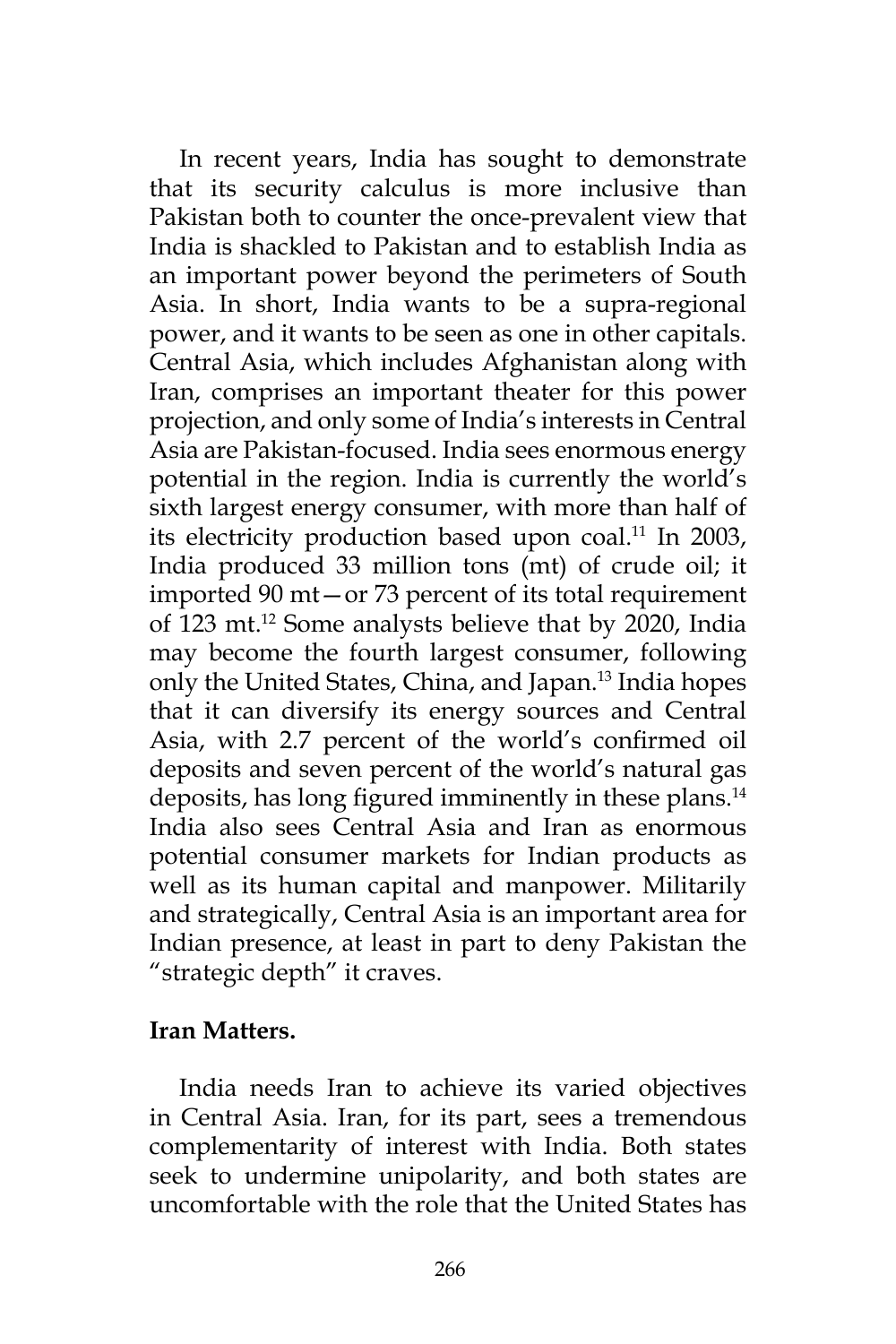played and will likely continue to play in the Middle East—despite the fact that both states have very different relations with the United States.

Both Iran and India share concerns about the domestic security situation in the Central Asian states, fear a recrudescence of [Sunni] Islamist power in Afghanistan and elsewhere, and are wary of the multitude of security threats that Pakistan poses to the region and beyond. Iran and India are both optimistic about the commercial benefits of Central Asian markets and hope to share the spoils of the North-South Transit Corridor. Iran will require massive infrastructure investments to extract maximum benefits from this corridor, and India is lined up to provide cost-effective intellectual and material assistance in the development of information technology networks, ports, roads, and rail projects. Both India and Iran see tremendous value in military cooperation, even if to date, few large-scale military interactions have taken place.

Finally, Tehran and Delhi derive benefits from their relationship domestically and internationally. India continues to confront communal conflict between its varied Muslim and Hindu communities. Close ties with Iran and a diverse array of other Muslim states (including states with important Muslim minorities) help diminish some Muslims' fears at home and abroad that India has become Islamophobic. These perceptions have been galvanized by, inter alia, India's recent efforts to promote a tripartite relationship with the United States and Israel to combat Islamist terrorism, the rise of Hindu nationalism, and the episodic but sanguineous incidents of anti-Muslim violence (such as the Gujarat massacres of Muslims in 2003 and the anti-Muslim riots following the destruction of the Babri Masjid in late 1992 and early 1993).<sup>15</sup> Such ties also help circumvent Pakistan's efforts in multilateral fora (such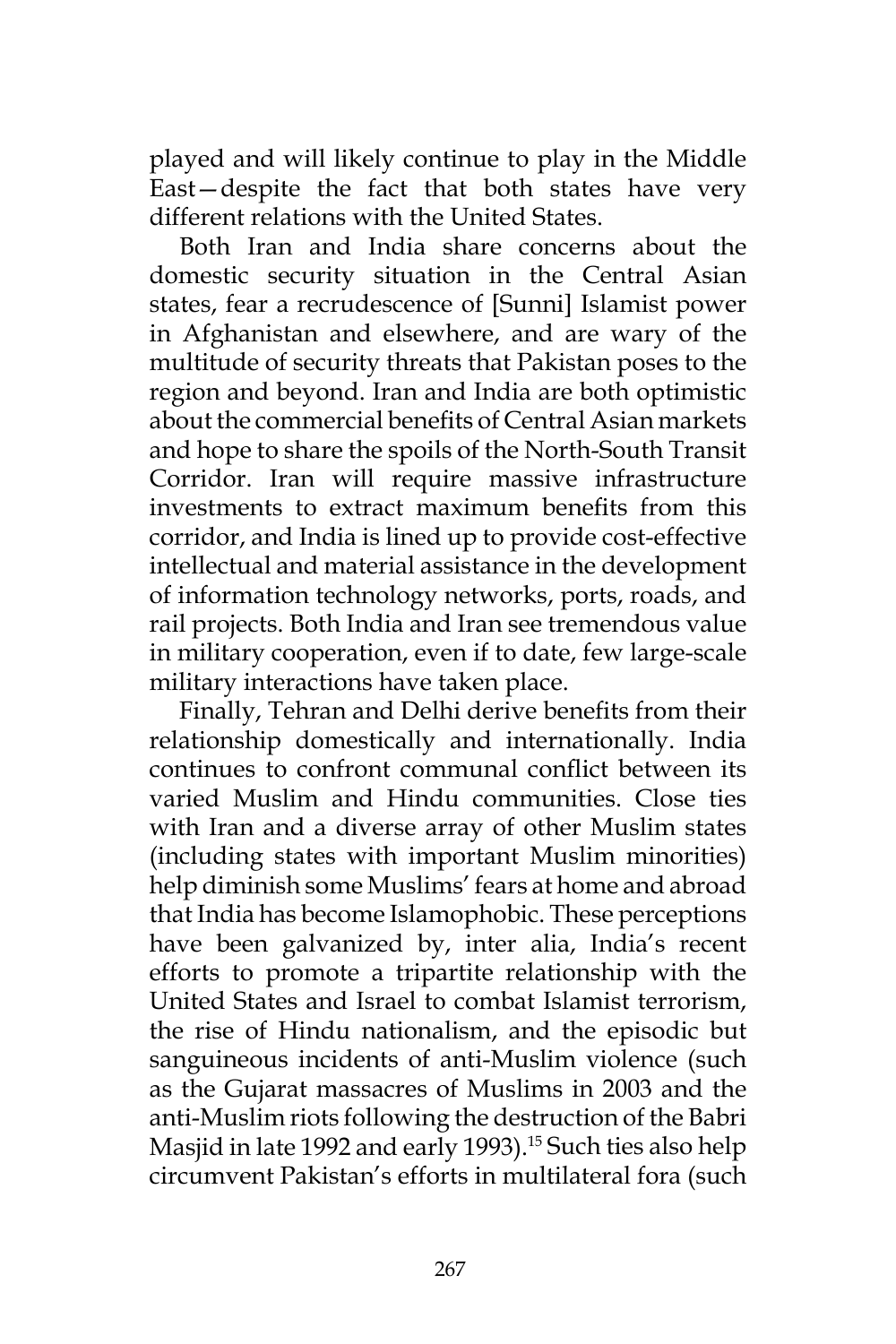as the Organization of Islamic Countries) to raise the issue of Kashmir.

Iran, for its part, needs a partner like India with a sophisticated and complex set of international relations. This is at least in part because of Iran's increasing isolation as a result of the 2005 election of the hardliner president Mahmoud Ahmadinejad and Iran's unrelenting intransigence on the nuclear issue. While the U.S. position towards Iran began to harden in 2002, members of the European Union were at odds with the United States. This has changed, with members of the European Union increasingly espousing similar positions to that of the United States. After months of negotiations, the UNSC voted unanimously to impose sanctions in December 2006 for Iran's refusal to halt uranium enrichment.

While Indo-Iranian relations were strained by India's votes at the IAEA in September 2005 and February 2006, ultimately India's actions demonstrated Delhi's ability to finely balance its need for Tehran with its interest in securing its ties to the United States and the international community. At a time when Iran's regime has many vociferous detractors, India has remained an equally vocal defender of both Iran and its relationship with Iran. Notable in this regard was the February 2007 visit to Iran by India's Foreign Minister Pranab Mukherjee, amid heightened U.S.-Iranian discord and increasing evidence of Iranian involvement in Iraq.16

While many non-Indian observers focused on the simple fact that India voted "against Iran," Indian officials consistently explained its actions at the IAEA to domestic and Iranian audiences alike that India went to great lengths to help Iran during the various IAEA standoffs. Indian officials dilated upon the fact that India worked assiduously to ensure that the United States, France, Germany, and Britain did not "ride roughshod over Iranian interests" and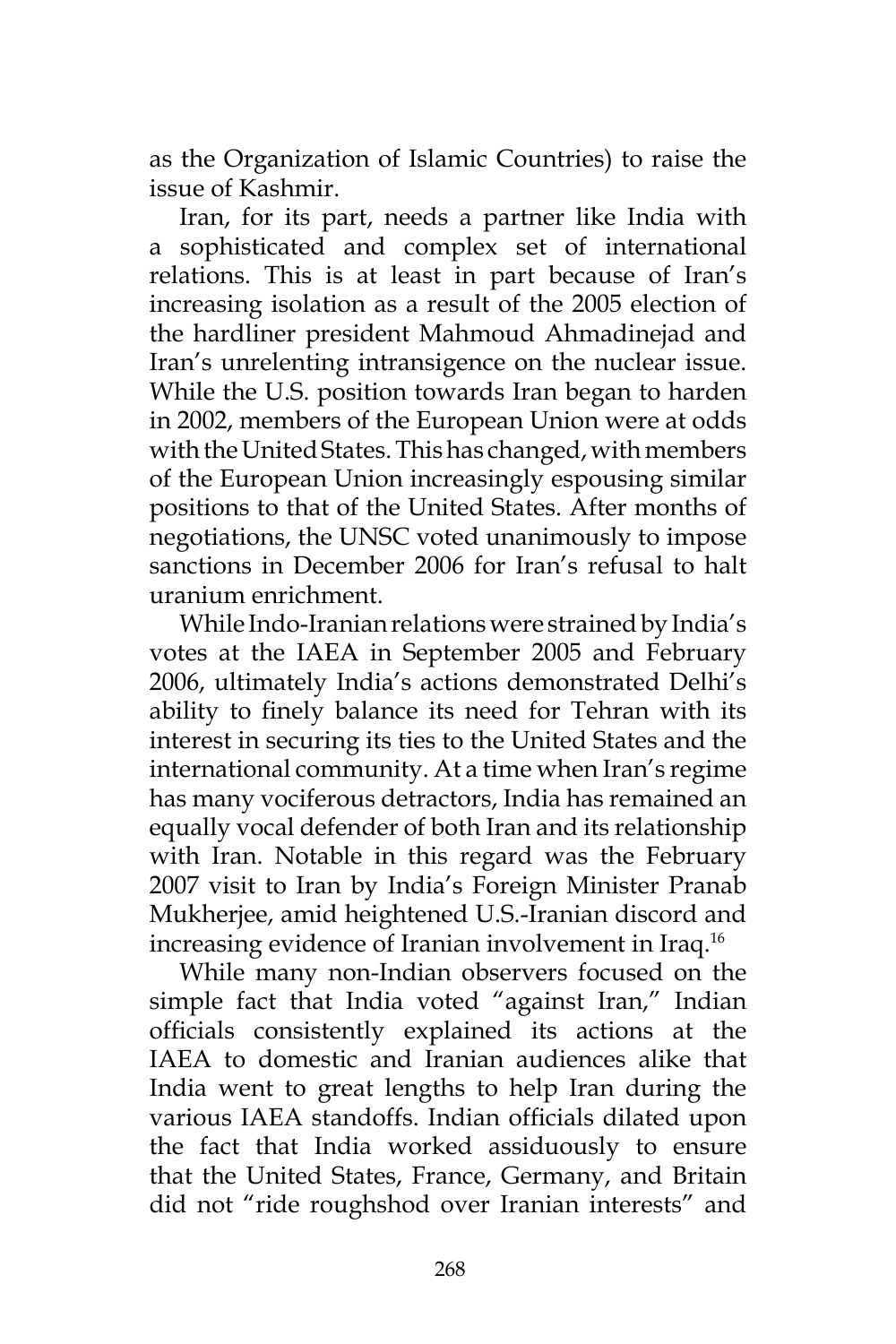lobbied the Europeans to amend their 2005 resolution, which called for an immediate referral to the UNSC. Following the February 2006 vote to refer Iran to the UNSC, Indian Prime Minister Manmohan Singh explained this decision in terms of helping to provide diplomatic solutions to the impasse and encouraging all parties to eschew confrontation and inflexibility.<sup>17</sup> While it is likely that Indian interlocutors are correct to suggest that Iran's situation could have been direr without Indian intervention, it is unclear that Iran sees the Indian role in this way. India's involvement in the Iran nuclear impasse also afforded it an interesting opportunity to demonstrate leadership on an issue on which it has a unique perspective.

# **INDO-IRANIAN RELATIONSHIP**

# **In Structure.**

The first institutional mechanisms established to guide Indo-Iranian relations is the "The Indo-Iran Joint Commission," which was established in 1983. This commission convenes at the foreign ministerial level to discuss and review progress made on economic issues. A second major milestone in the institutionalizing of the relationship was the signing of the Tehran Declaration. Signed by Iran's President Khatami and India's Prime Minister Vajpayee during the latter's April 2001 visit to Tehran, this accord focused heavily upon energy and commercial concerns, including a commitment to accelerate the development of a gas pipeline and the finalizing of an agreement by which Iran would provide India with liquefied natural gas (LNG). This agreement also reaffirmed their commitment to develop the North-South Corridor and to encourage their commercial sectors to utilize this corridor. They also agreed to promote scientific and technical cooperation.18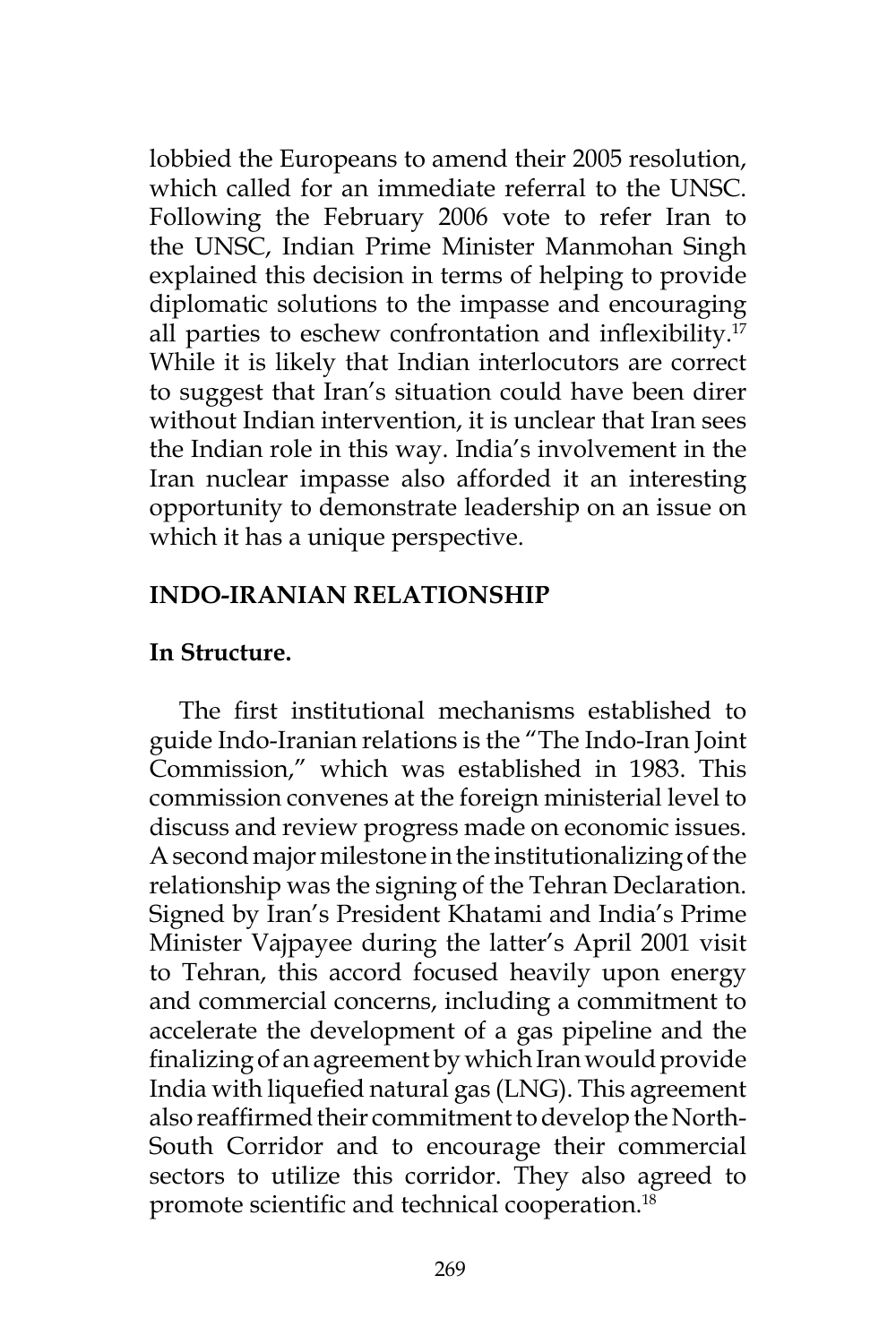One of the important mechanisms that emerged from the 2001 meeting was the India-Iran Strategic Dialogue. The first such meeting was held in October 2001 and was convened by India's then-foreign secretary, Chokila Iyer, and by Iran's deputy foreign minister for Asia and the Pacific, Mohsen Aminzadeh. That first meeting focused on three major areas of mutual concern: first, regional and international security perspectives; second, the security and defense policies of India and Iran; and third, issues related to the international disarmament agenda. This body subsequently met four times, the last time being in May 2005. That meeting, convened by Aminzadeh and Undersecretary of Indian Ministry of External Affairs Rajiv Sigri, focused heavily on gas pipelines and upon a bilateral agreement for LNG.<sup>19</sup>

The most recent and arguably most substantial set of frameworks guiding Indo-Iranian relations is the January 2003 New Delhi Declaration, penned during President Khatami's visit to New Delhi, along with seven additional Memoranda of Understanding.<sup>20</sup> This document built and expanded on the 2001 accord. It focused upon international terrorism and the shared position that the Iraq situation should be resolved through the United Nations. Both states expressed an interest that they should pursue enhanced cooperation in the areas of science and technology, including: information technology, food technology, and pharmaceutical development and production. Some reports also suggest that space advancements (for instance, satellite launch) were discussed, although there is no such mention of them in the actual accord.<sup>21</sup> The enduring mainstays of the engagementhydrocarbon and water issues—and mutual interests in exploring education and training opportunities also figured prominently. Both concurred that there should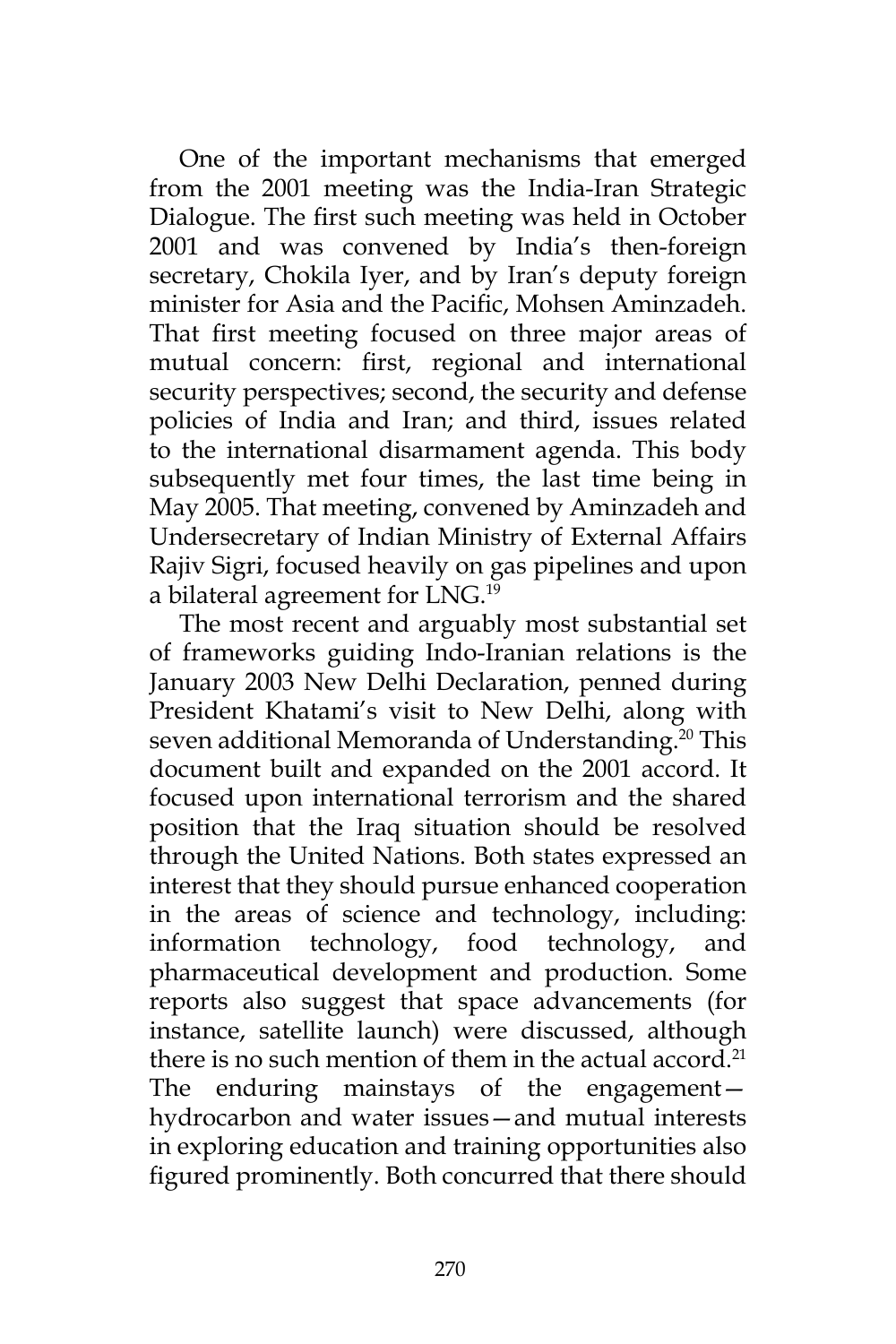be close cooperation on efforts to reconstruct and rehabilitate Afghanistan.<sup>22</sup>

One of the key instruments signed during Khatami's 2003 visit was the "Road Map to Strategic Cooperation." This document follows the New Delhi Declaration closely and establishes a targeted framework for fulfilling the objectives set forth by the Declaration. The key areas mapped out include concrete steps on oil and gas issues (such as the ever-challenging pipeline project), the commitment to expand non-hydrocarbon bilateral trade and other forms of significant economic cooperation, and the joint effort to further develop the Chahbahar port complex, the Chahbahar-Fahranj-Bam railway link, and the Marine Oil Tanking Terminal. Perhaps the most controversial commitment spelled out included more robust defense cooperation between the two.<sup>23</sup> The document committed both sides to exploring political dialogue and modalities of cooperation on issues of strategic significance through the mechanisms of the Indo-Iran Strategic Dialogue, foreign office consultations, and the institutional interaction of both national security councils.

### **In Substance.**

### *Energy and Commercial Interests*

As reflected in the 2001 Tehran Declaration and the 2003 New Delhi Declaration, India and Iran want to move ahead on commercial and energy issues. Iran has the third largest reserve of oil, with proven reserves of nearly 132 billion barrels.<sup>24</sup> Iran also has the second largest proven reserve of gas with 971 trillion cubic feet.25 Iran is anxious to get its hydrocarbons out of the ground and into new markets, and energy-hungry India wants to be such a market. India is not alone in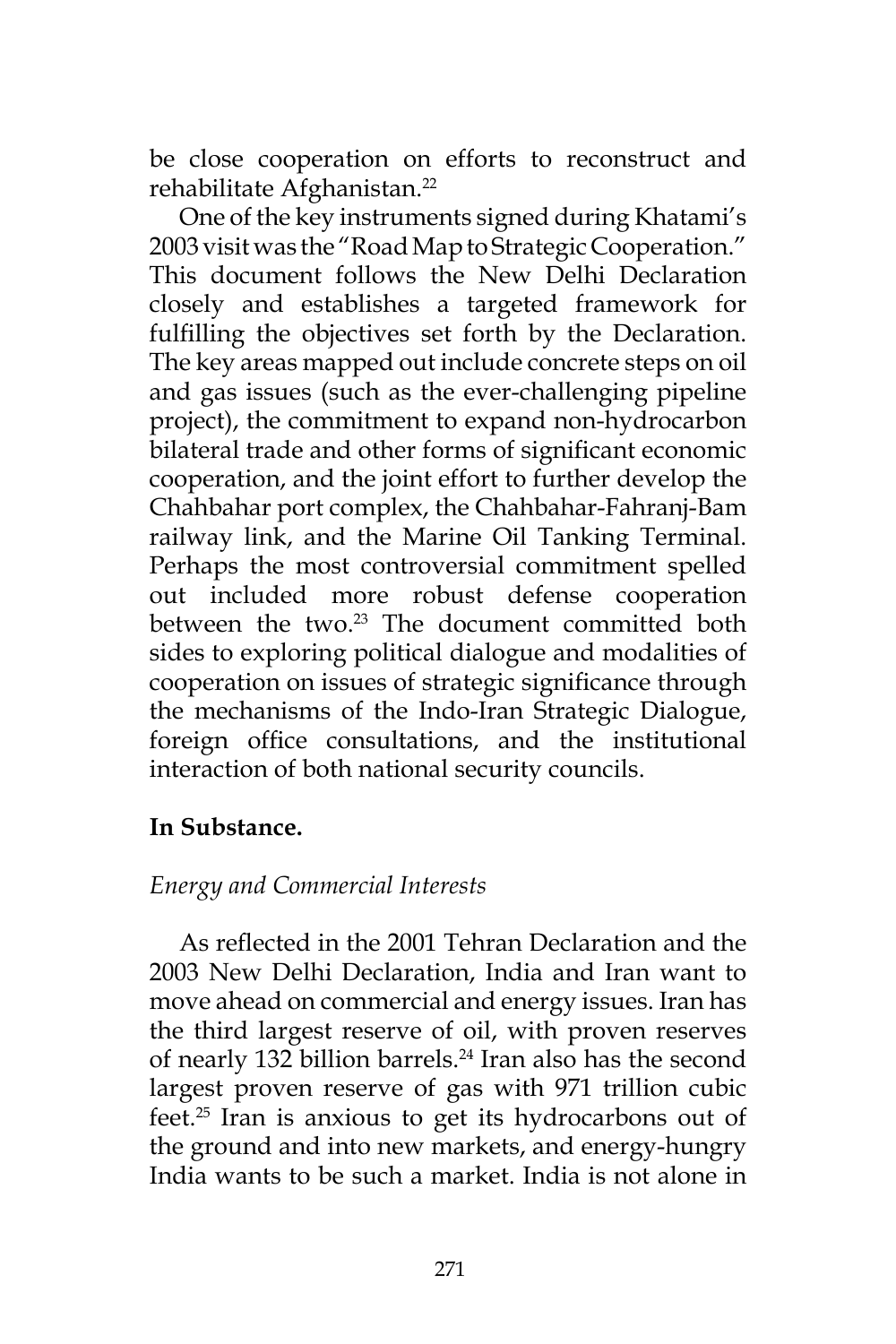seeking Iran's oil and gas. China, India's long-term strategic peer with exacting energy demands, seeks Iranian and Central Asia resources, and this need for energy resources will become yet another theater of competition for these two Asian giants.

However, progress on the energy relationship has been slow in developing. Currently, Indian crude oil imports from Iran range between 100,000 and 150,000 barrels per day (bpd), accounting for about 7.5 percent of India's total crude oil imports (around two million bpd).26 India also seeks to obtain natural gas from Iran via the much-disputed "pipeline" by transporting gas from Iran to India via Pakistan. India and Iran also have ostensibly "finalized" a \$22 billion deal whereby Iran will supply five million tons of LNG to India each year. The deal was signed by India's GAIL (Gas Authority of India Limited) and Iran's NIGEC (National Iranian Gas Export Company), a subsidiary of the National Iranian Oil Company (NIOC). According to this agreement, LNG will be supplied over a 25-year period, commencing from 2009, at a price of U.S. \$3.21 per Million British Thermal Units (MMBTU).<sup>27</sup>

Due to the fact that Iran lacks the capability to produce LNG, India's GAIL has committed to help construct an LNG plant in Iran. However, industry analysts are doubtful that Iran will obtain such a capability any time soon. First and foremost, American components are generally necessary for such plants, and the United States will not provide Iran such components. To date, no LNG terminal has ever been built without any American-made components, and most LNG plants use processes developed by U.S. companies. Needless to say, should GAIL proceed with these plans, it could run afoul of the Iran-Libya Sanctions Act (ILSA), which requires sanctions on yearly investments in excess of \$20 million in Iran's energy sector.<sup>28</sup>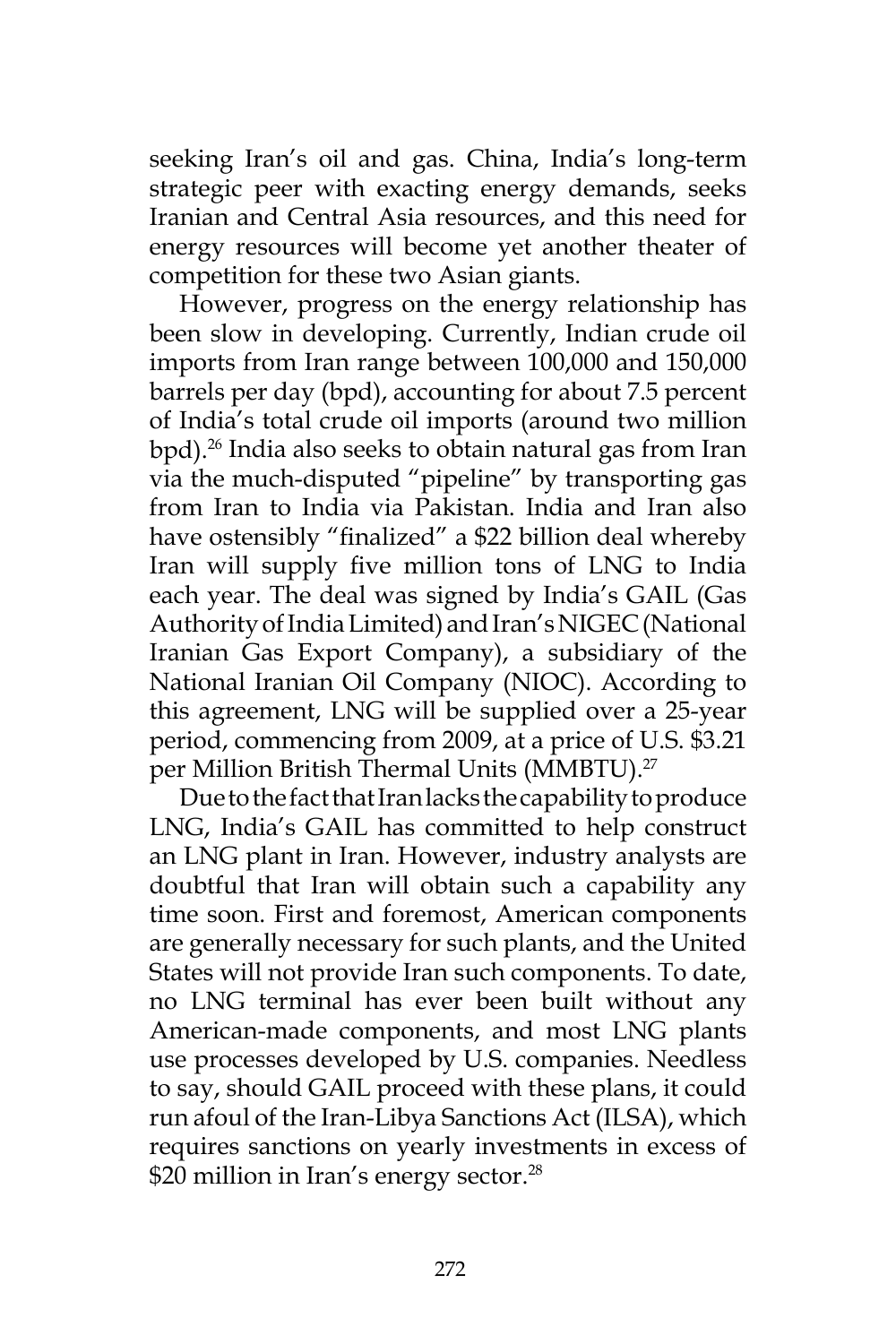India and Iran continue to make progress on their commitment to build a North-South Corridor with Russia. Russia, Iran, and India signed this agreement (called the Inter-Governmental Agreement on International "North-South Transport Corridor") in September 2000 in St. Petersburg. Since this corridor is a part of an Indo-Iranian initiative to facilitate the movement of goods across Central Asia as well as Russia, both India and Iran entered into an earlier trilateral agreement with Turkmenistan in 1997. This North-South Corridor permits the transit of goods from Indian ports to Iran's port of Bandar Abbas, or hopefully Chahbahar. Goods transit Iran via rail to Iran's Caspian Sea ports of Bandar Anzali and Bandar Amirabad. They are then transferred to ports in Russia's sector in the Caspian. From there, the route extends along the Volga River via Moscow and onward to northern Europe. This is intended to serve as an alternative cargo route, linking Indian products with Russia through the Baltic ports of St. Petersburg and Kotka in Rotterdam or through the Ukrainian Black Sea ports of Illychevsk and Odessa to connect to the Mediterranean. With a length of only 6,245 km, it is an enormous improvement over the 16,129 km route through the Suez Canal and the Mediterranean. Indian officials are very enthusiastic about this route, because it will reduce the logistics of moving goods and diminish travel time and transport costs. Trial runs began in early 2001, with some 1,800 freight containers moving through it; officials expected those figures to rise by the end of 2002. According to early reports in 2002, officials expected the corridor to handle 15 to 20 million tons of freight at \$10 billion per year.<sup>29</sup>

As a part of this agreement, India agreed to help expand the Iranian port of Chahbahar and lay railway tracks that would connect Chahbahar to the Afghan city of Zaranj. Iran hopes that expanding Chahbahar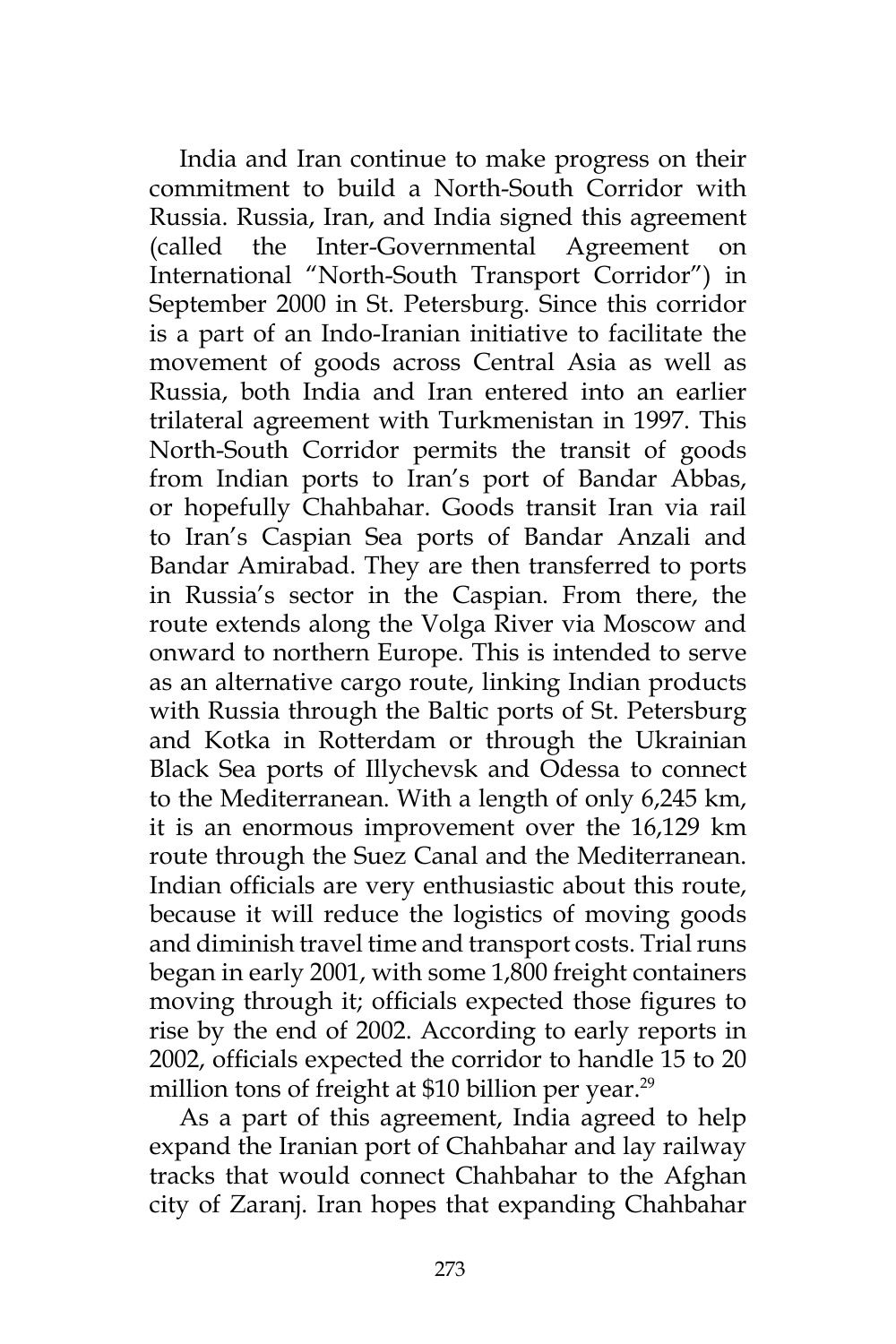will relieve some of the congestion of Bandar Abbas. Part of the concern that emanates from this activity is the ambiguity about what kind of facility or facilities will materialize at Chahbahar. Currently, India claims that this will be a commercial port. However, others in the region—such as Pakistan and China—fear that once it is complete, Indian naval vessels will have a presence there. These apprehensions are important and may affect the Chinese and Pakistani planning at Pakistan's Gwador port. The Gwador port lies along Pakistan's Makran coast, only a few hundred kilometers from Chahbahar. Gwador is being modernized and expanded with Chinese capital, and it is hoped that this port will diminish Pakistan's vulnerability to a naval blockade of its major port in Karachi. It has added importance in light of purported Indian and Iranian activities at Chahbahar.

India has also committed to upgrading the 215 kilometer road that links Zaranj and Delaran as part of a circular road network that will connect Herat and Kabul via Mazar-e-Sharif in the north and Kandahar in the south. This would permit Indian goods to move into Afghanistan via Delaran and beyond. This initiative to expand trade into Afghanistan is part of a trilateral agreement that was signed with Afghanistan in January 2003. This agreement permits Afghan exporters to use Chahbahar with a 90 percent reduction on port fees and a 50 percent saving on warehousing charges. Afghan vehicles are also given full transit rights on the Iranian road system.<sup>30</sup>

Business delegations have played an important role in consolidating business ties between the two countries. Khatami's 2003 delegation to New Delhi included a 65-member business group, and they weighed some \$800 million in joint ventures that would involve 400 Indian and Iranian companies. India's Ministry of External Affairs contends that Indian investment was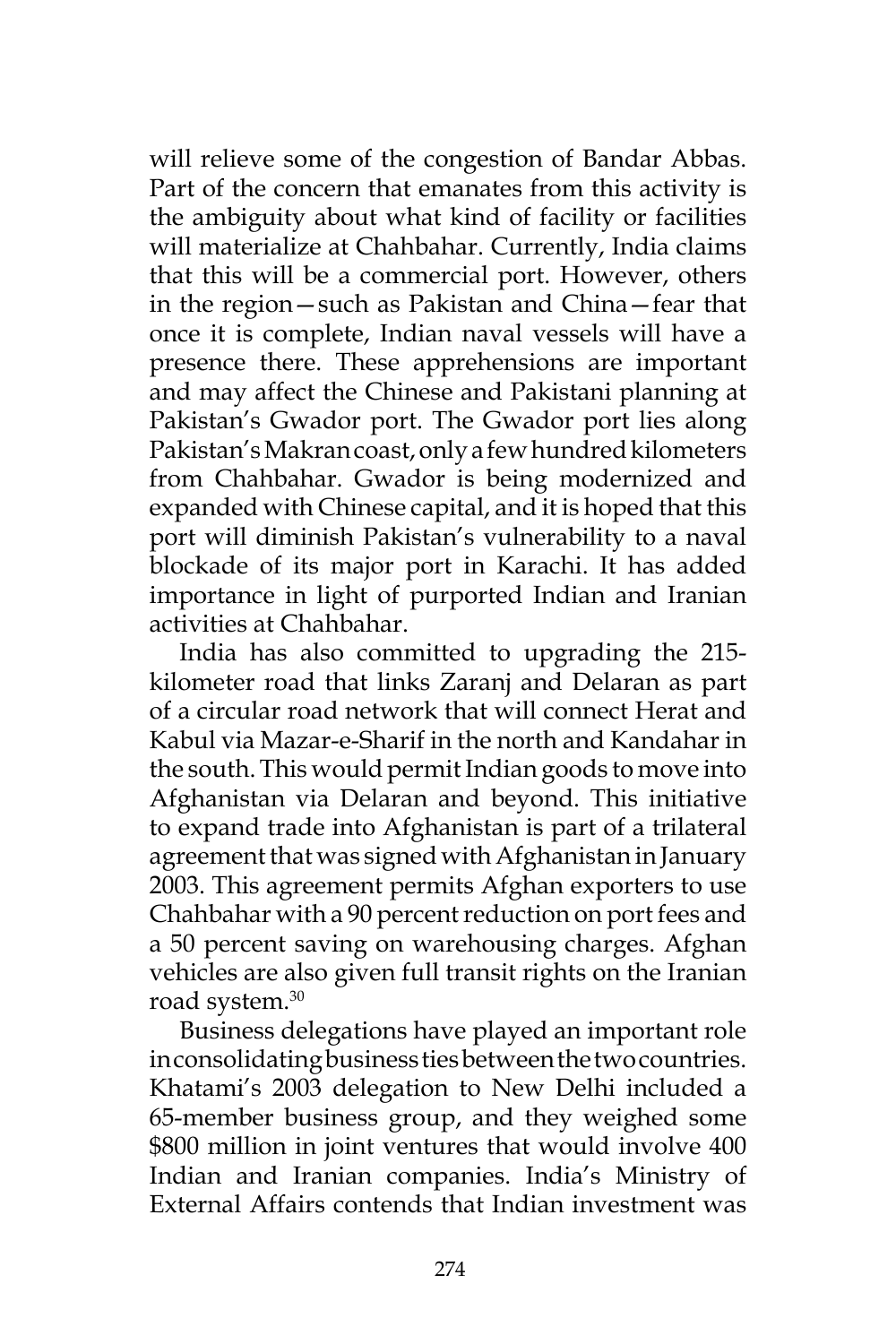sought in Iran's automobile, information technology (IT), and textile sectors, and it was agreed that India could provide Iran with commodities such as sugar, rice, pharmaceuticals, food oils, and engineering goods. Both sides made a concerted effort to push non-oil trade. One of the means by which this is going forward is the Joint Business Council set up by the Indian Chambers of Commerce and Industry and the Iran Chamber of Commerce, Industries, and Mines.<sup>31</sup> Overall, the trade picture appears to be positive: The total value of all trade for the fiscal year ending March 2005 was \$1.6 billion, compared to \$1.18 for 2003-2004 and \$913 million in 2002-2003. While this represents a growth trajectory, the total trade between the United States and India in 2005 was about \$27 billion.<sup>32</sup>

### *Defense and Intelligence Ties?*

While these two states have been talking about "strategic relations" for some time with few concrete results, the last few years have witnessed ostensibly substantive advances. India and Iran also established a joint working group on counterterrorism and counternarcotics, reflecting their mutual security concerns in these functional areas. Moreover, as noted, they have instituted a strategic dialogue that has met four times between October 2001 and early 2007. This dialogue is the forum designed to explore opportunities for cooperation in defense in agreed areas, including training and exchange visits consonant with the commitments articulated in the 2003 New Delhi Declaration. Some analysts claimed that the agreement would boost Indian armament exports to Iran, a view that is shared by Iranian analysts as well.<sup>33</sup> Notwithstanding those assertions, such exports have not occurred, and they are not likely in the near future.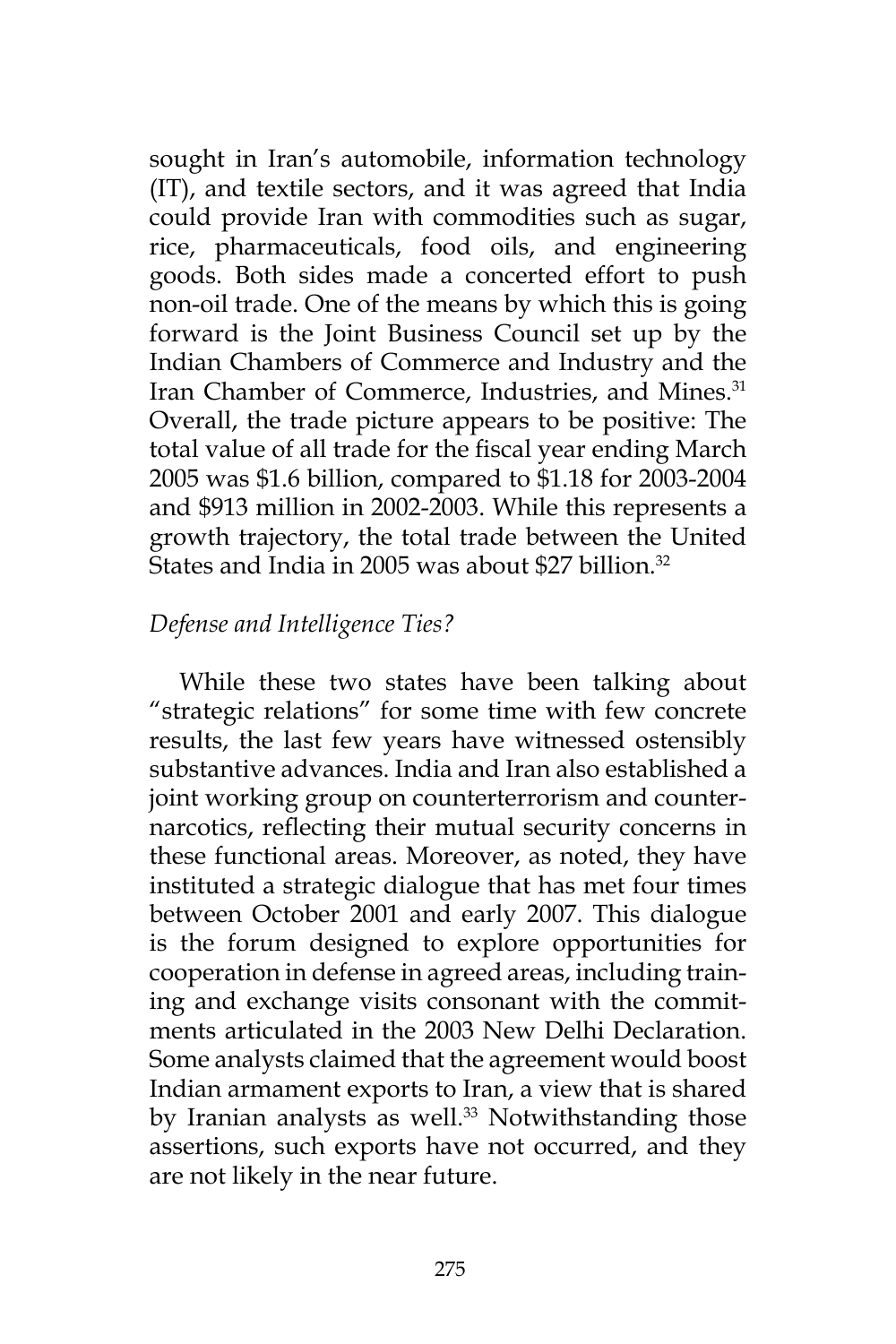According to some analysts, Iran hopes that India will provide expertise in electronics and telecommunications as well as upgrades for many of its legacy Russian weapons systems.34 While little in this regard has materialized, there have been various and consistent reports of specific military deals between India and Iran. In 2001, Indian Defense Secretary Yogendra Narain met with his Iranian counterpart Ali Shamkani to explore arm sales to Iran.

According to the Indian press, India has trained Iranian naval engineers in Mumbai and at Visakhapatnam. Reportedly, Iran is also seeking combat training for missile boat crews and hopes to purchase simulators for ships and subs from India. Iran also anticipates that India can provide midlife service and upgrades for its MiG-29 fighters and retrofit its warships and subs in Indian dockyards. India helped Iran develop batteries for its submarines, which are more suitable for the warm-weather gulf waters than those supplied by the Russian manufacturer. Some analysts claimed that Iran wanted Indian technicians to refit and maintain Iran's T-27 tanks as well as its BMP infantry fighting vehicles and the towed 105 mm and 130 mm artillery guns. India is also planning to sell Iran the Konkurs antitank missile.35 There were several reports of a bilateral accord that would permit India to access Iranian military bases in the event of war with Pakistan. This accord allegedly would also permit India to rapidly deploy troops and surveillance platforms as well as military equipment in Iran during times of crisis with Pakistan. If true, this is a turning point in regional relations and one that will, in principal, put Iran in opposition to Pakistan. These same reports claim that Indian and Iranian troops will conduct combat training, and naval forces will conduct "operational and combat training on warships and missile boats."36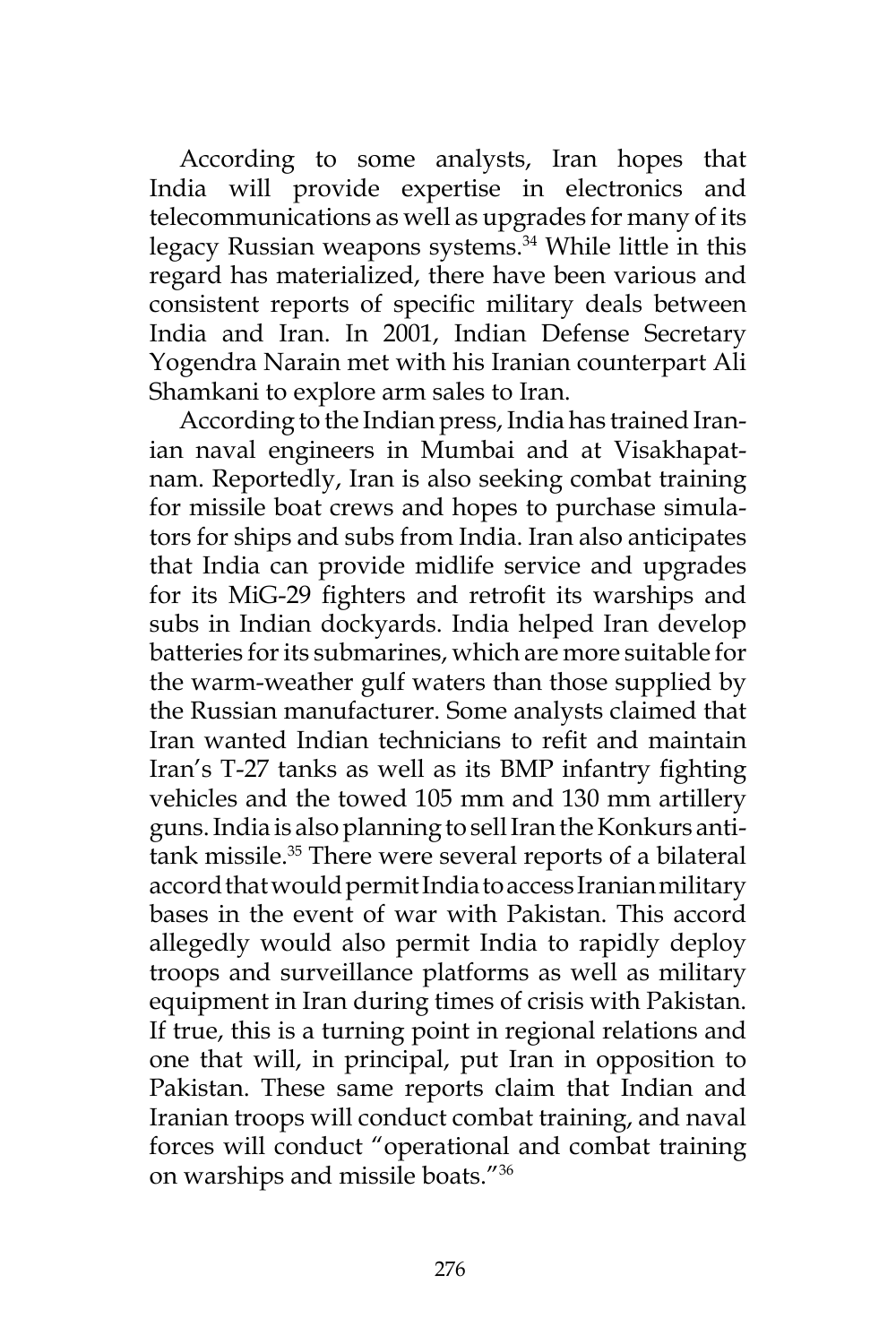There has been some activity in the naval sphere; the two navies carried out their first joint naval maneuvers in the Arabian Sea in March 2003. This exercise was likely motivated at one level by the mutual concern about the security of sea-lanes of control and at another level by their discomfort with the increasing presence of the United States in the Persian Gulf in preparation for the invasion of Iraq. This 2003 naval exercise was notable because it both coincided with the mounting U.S. military presence in the Persian Gulf and Arabian Sea, and because among the burgeoning U.S.-Indian defense ties, the U.S.-Indian naval relationship has been the most dramatic in its depth and breadth.<sup>37</sup>

India and Iran conducted their second naval exercise on March 3-8, 2006, overlapping with President Bush's trip to Afghanistan, India, and Pakistan. There has been considerable acrimony over the precise nature of this engagement. According to a March 27, 2006 article published in *Defense News*, this naval engagement took place in Kochi and involved the IRIS Bandar Abbas (a fleet-supply-turned training vessel) and the IRIS Lavan, an amphibious ship. A spokesman for the Indian Navy's Southern Command reportedly explained that Indian naval instructors briefed nearly 220 sailors. The exercise, coming at a time when Congress was being asked to consider a civilian nuclear deal with India, antagonized critics of the deal. Indian and U.S. government officials have been busy, first denying the visit took place and next dismissing the characterization of the visit as exaggerated. Both U.S. and Indian officials deny that any "training" took place and that this was a standard port call.<sup>38</sup>

To focus merely on the substance (or lack thereof) of that particular exercise is to miss the larger picture of Indo-Iranian naval ties as described by Indian analysts. Recently, a senior fellow with India's Observer Research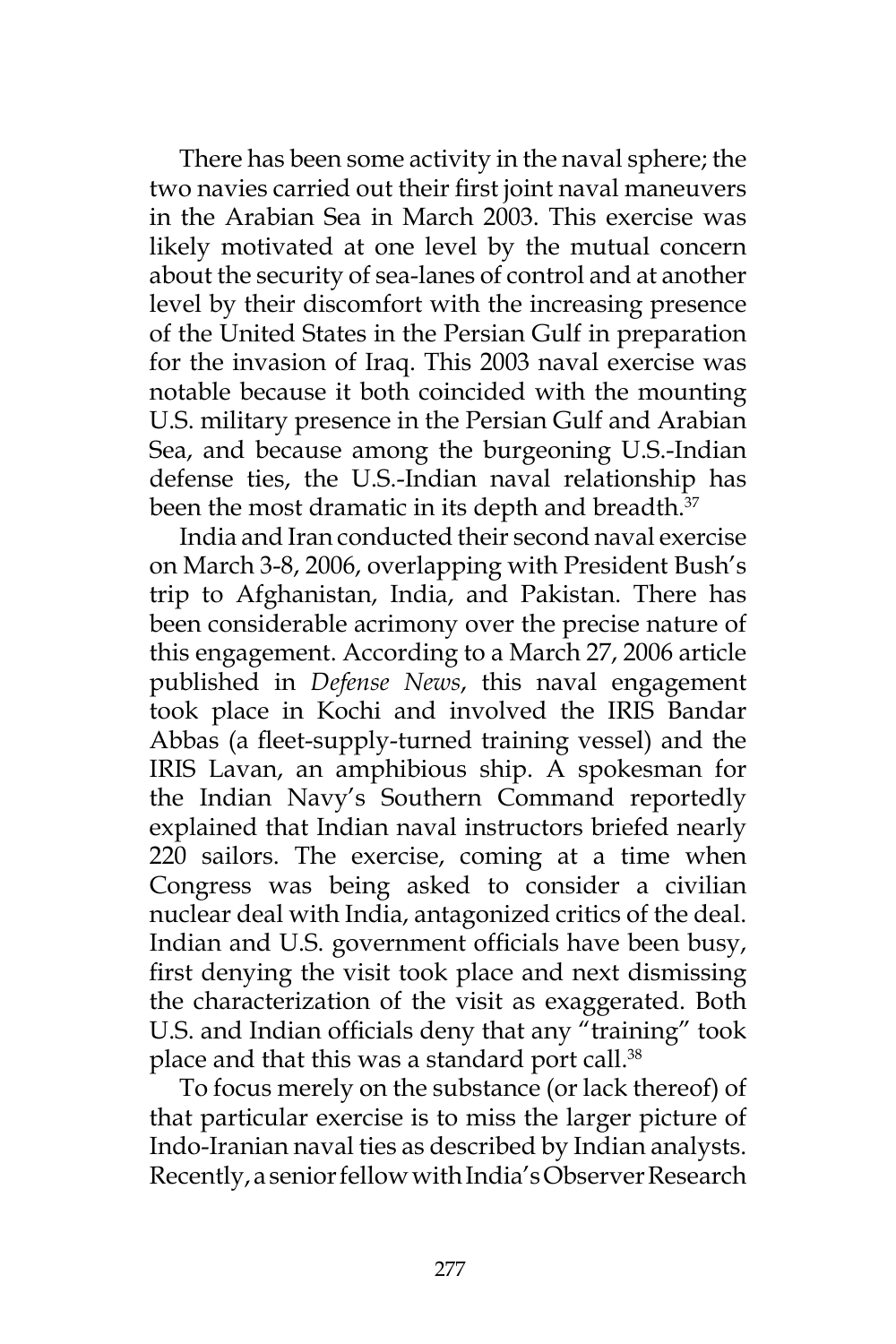Foundation described Indo-Iranian maritime relations in the following way:

> India and Iran have enjoyed good maritime relations that include high-level political and military visits, joint-naval exercises, naval technology cooperation, and maritime infrastructure developments symbolized by port development in Chahbahar. Naval cooperation between the two sides dates back to the mid-1990s when the Indian Navy helped the Iranian Navy to adapt four Russian-built Kilo-class submarines for warm water conditions in the Persian Gulf.<sup>39</sup>

Another important aspect of that naval visit was its timing and symbolism. As noted, it was concurrent with President Bush's visit to South Asia, during which President Bush agreed to deliver to India a pathbreaking civilian nuclear deal that required legislative action by Congress and concomitant review of the deal and its implications. Indian officials correctly noted that the naval exercise was months in the planning. While this is surely true, it is equally true that the Bush visit was also months in the planning. The naval exercise—particularly one as unimportant as officials indicate—could have been postponed. Given the symbolic importance of such an exercise, the conduct of the exercise signaled to Tehran that India's foreign policies would not be dictated by Washington.<sup>40</sup>

Numerous analysts of South Asia infer that there are close security ties between Delhi and Tehran because of the Indian consulate in Zahedan with a likely intelligence presence there. India also established a consulate in Iran's port city of Bandar Abbas in 2001, which will permit India to monitor ship movements in the Persian Gulf and the Strait of Hormuz.<sup>41</sup> From a regional security point of view, the volume of defense trade, measured in dollars, may be less relevant than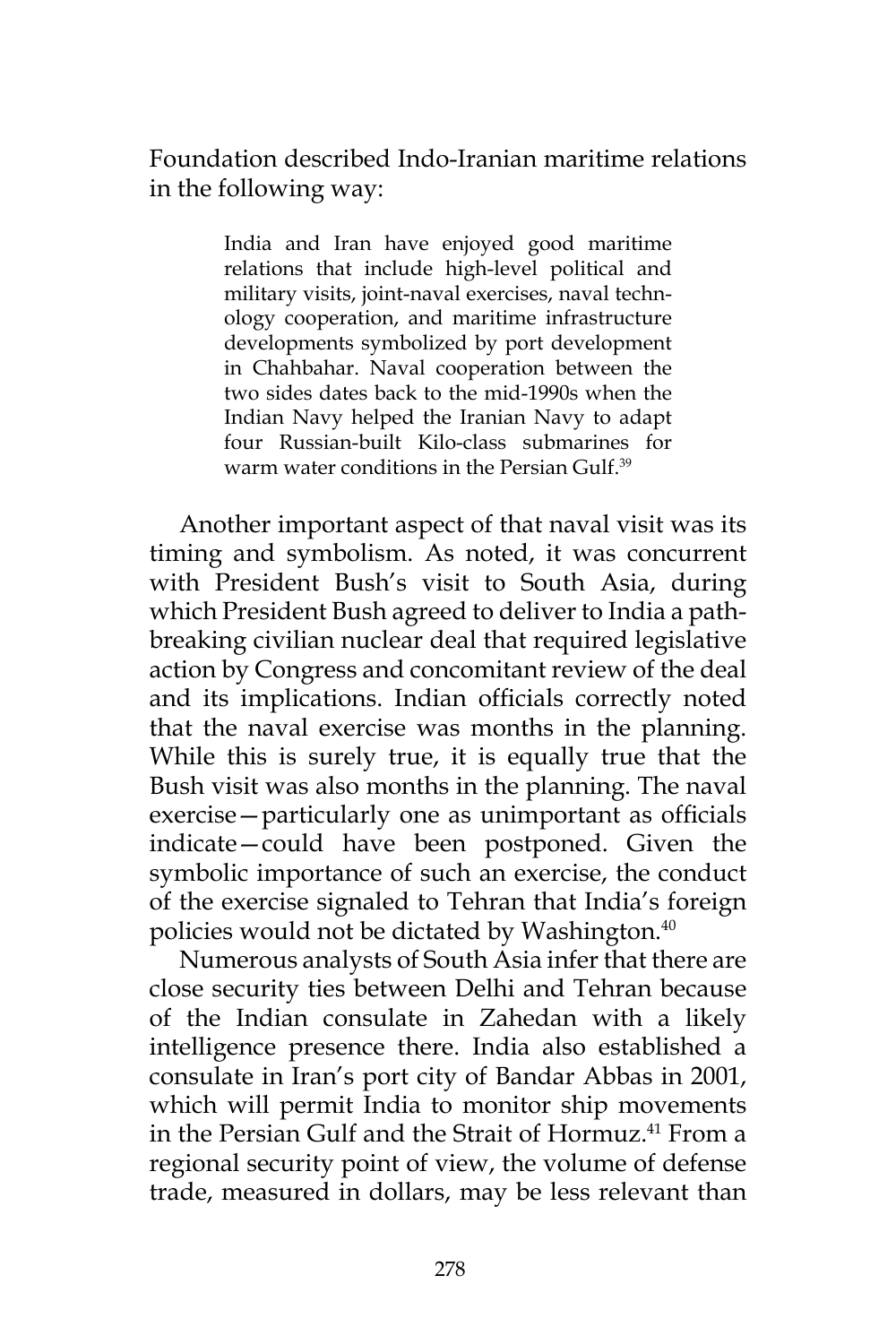the kind of activities that appear to be ongoing, many of which may be more qualitative in nature. The presence of Indian engineers at Chahbahar and of Indian military advisors and intelligence officials in Iran confers to India a significant access to Iran. This access has tremendous import for India's ability to project power vis-à-vis Pakistan and Central Asia. It clearly provides India an enhanced ability to monitor Pakistan and even launch sub-conventional operations against Pakistan from Iran. Of late, numerous Pakistani officials opine that India is supporting the insurgency in Pakistan's troubled Baluchistan province and is exploiting its position in Afghanistan to enhance its intelligence activities against Pakistan. Pakistani observers also note that the presence of Indian engineers (and perhaps naval personnel in the future) at Chahbahar has particular utility for monitoring what is happening at Pakistan's Gwador port.

# *Technical Areas of Cooperation*

It is clear that India has cooperated with Iran on civilian nuclear programs in the past. India sought to sell Iran a ten-megawatt research reactor to be installed at Moallem Kalyaeh in 1991, and may have also considered selling Iran a 220-megawatt nuclear power reactor. While both were to be placed under IAEA safeguards, the United States pressured India not to go through with the sales, fearing that Iran would use these facilities to make weapons-grade fissile materials.<sup>42</sup>

The issue of nuclear cooperation again emerged in October 2004, during a discussion between then President Khatami and India's late national security advisor, J.N. Dixit, in Tehran. Topics of discussion included regional security as well as economic and energy cooperation. Iran reiterated its commitment to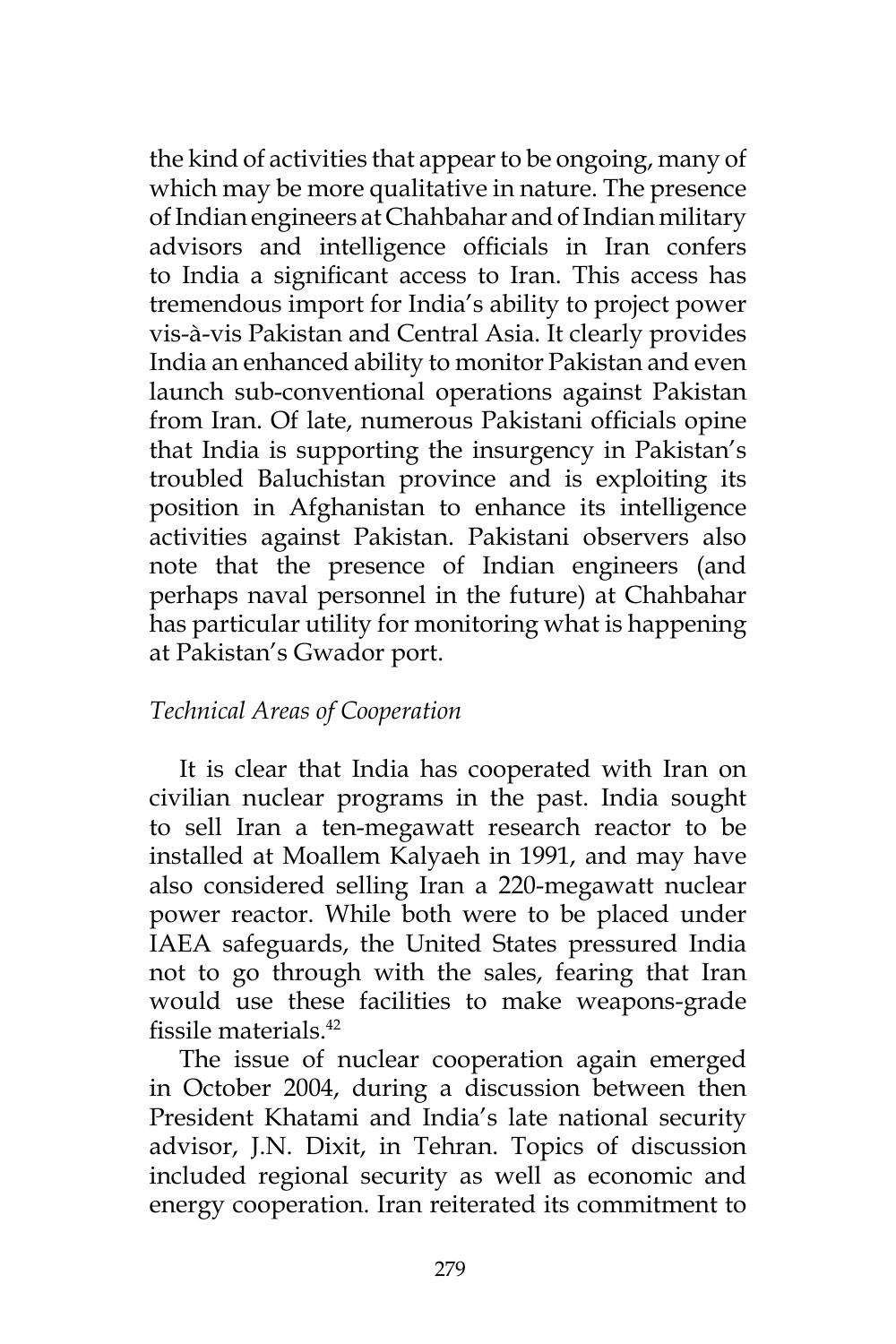cooperate with the IAEA and the Indian side confirmed, "New Delhi would always support Tehran's peaceful use of nuclear technology."<sup>43</sup> Controversy arose over reports of two Indian nuclear scientists, Y.S.R. Prasad and C. Surendar, who took assignments to provide technical assistance to Iran's nuclear program. Both served as chairman and as managing director of the Nuclear Power Corporation of India Limited (NPCIL). The United States imposed sanctions upon them in September of 2004 under Sections 2 and 3 of the Iran Proliferation Act (INA) of 2000. India objected to such sanctions and countered that Surendar had never visited Iran while in service or after his retirement, and Prasad's visits and consultancy services were provided under the aegis of the IAEA. Ultimately, sanctions remained against Prasad, while those against Surendar were dropped.<sup>44</sup>

Reports of Indo-Iranian space cooperation also galvanized small pockets of opposition to the "other Indo-U.S. deal" on space cooperation, presumably out of concern that U.S. technologies could find their way into the hands of Iranian scientists. Such critics note that Iran is interested in expanding its nascent space and satellite program, and this will require a variety of dual-use items that could assist Iran's missile development program and improve satellite capabilities.45 Late in February 2003, the *Times of India*  reported "India and Iran have an ongoing co-operation in space research," and quoted remarks of the managing director of Iran's ComKar System Communications, who claimed that his organization "already cooperates with ISRO (Indian Space Research Organization)." Unfortunately, little information is available about the nature of the cooperation or even if the cooperation really was "space cooperation" rather than more mundane communications-related projects.<sup>46</sup>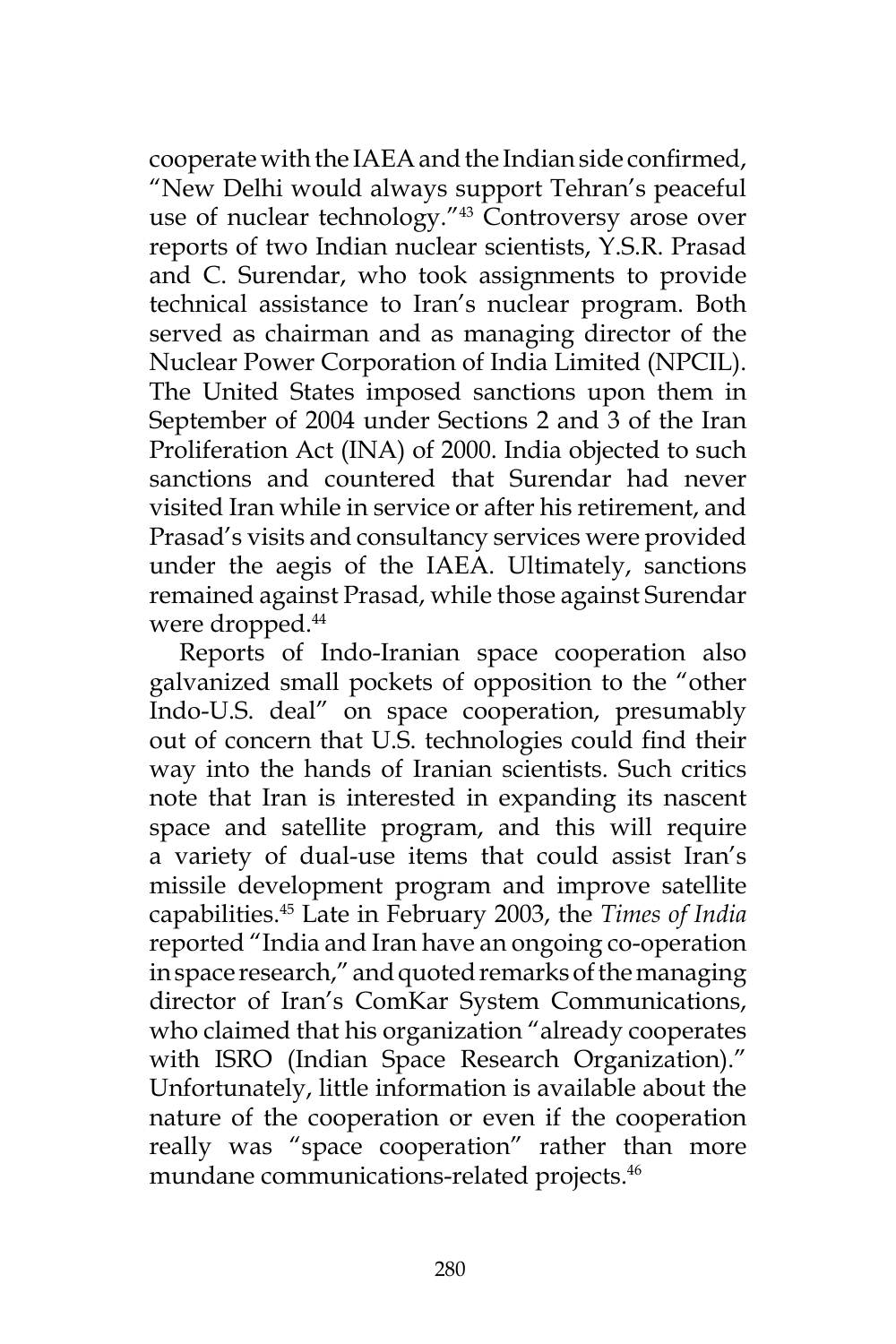# **CONCLUDING THOUGHTS ON CONSTRAINTS AND IMPLICATIONS**

## **Constraints.**

While Iran is important to India, there are constraints that restrict India's reach into Iran—even if they are fewer than in the recent past. Until circa 2004, both the United States and Israel counseled India to minimize defense, energy, and strategic relations with Iran.47 However, by 2005, officials from the Bush Administration expressed confidence that the relationship does not adversely affect major U.S. interests.<sup>48</sup> Whether this attitude will persist within the newly elected and Democrat-led U.S. Congress remains to be seen. Many in Congress will be watching India closely as the confrontation with Iran continues to intensify.<sup>49</sup>

As for Israel, Ariel Sharon expressed apprehension about India's ties with Iran during his 2003 visit to India, even though he eventually said he was satisfied with India's explanation of its relations with Iran. However, Israel again raised the issue during the Indo-Israeli Joint Working Group on Counterterrorism in November 2004.<sup>50</sup> Whether or not Israel currently shares the U.S. insouciance is difficult to assess, but Israel's concerns will remain salient for New Delhi, because Israel is India's largest arms supplier. Defense cooperation between India and Israel has expanded since official normalizations of relations in 1992 and includes sales of large weapons systems and extensive military training.<sup>51</sup>

Both India and Israel have considerable expertise in providing maintenance and upgrades for legacy Russian weapons platforms. As such there is an explicit symmetry between the kinds of defenserelated services that Israel has furnished to India and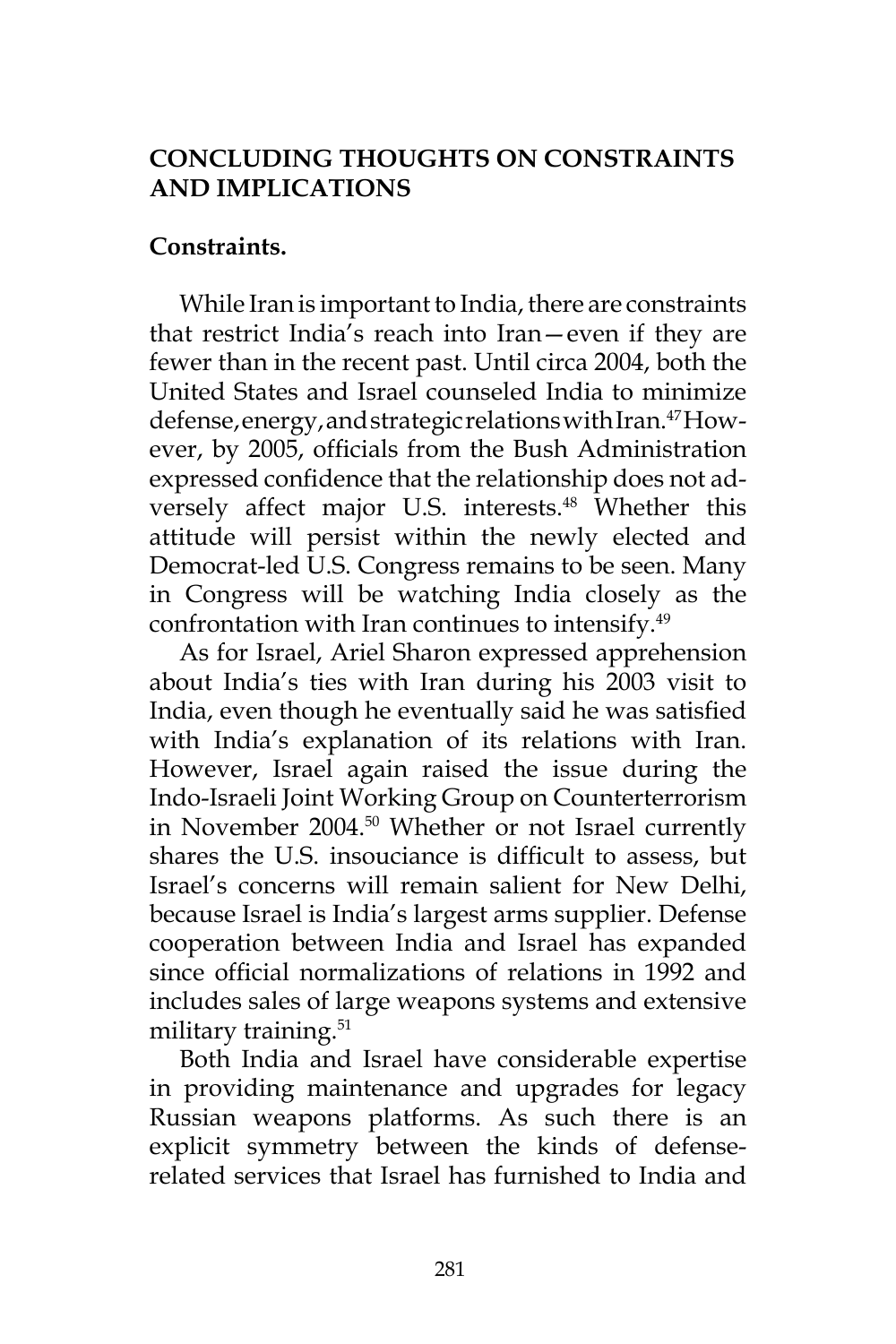the kinds of services that India seeks to provide to Iran and other Central Asian states. Israel has helped India with avionics upgrades with its MiGs, and in turn, India hopes to provide similar services to countries throughout the region. Thus Israel has good cause for unease, and India is not insensitive to this discomfiture. Consequently, Israeli equities will remain a part of New Delhi's decision calculus vis-à-vis Iran for the policy-relevant future and will serve as an important impediment to India's efforts to engage Iran.

As the Iran standoff continues and as the global consensus coalesces around sanctioning Iran, India's cooperation in maintaining that isolation will become increasingly important. Some of India's planned investment to help Iran acquire an LNG capability will likely run afoul of U.S. law and will undermine U.S. led efforts to constrain and even punish Iran. While no one doubts that India prefers an Iran without nuclear weapons, India has signaled little intention to sacrifice all that hinges upon Iran. Now that India has secured a civilian nuclear deal with the United States, it remains to be seen whether Delhi will contribute to these important efforts. Some lawmakers such as the new Chairman of the House Foreign Affairs Committee, Tom Lantos, have already expressed such doubts in the wake of Mukherjee's 2007 visit to Tehran.<sup>52</sup>

Despite the Bush Administration's explicit forbearance on the Iran factor, Indian strategists and policymakers ultimately understand that U.S. patronage is likely necessary for it to achieve all that it aspires. In the past, India reasonably had few hopes to believe that the United States could or would support India's bid for great power aspirations and instead saw the United States as niggardly seeking to restrain India from assuming its rightful global role. Under such perceived conditions, it behooved India to hope for the best with respect to the United States while diversifying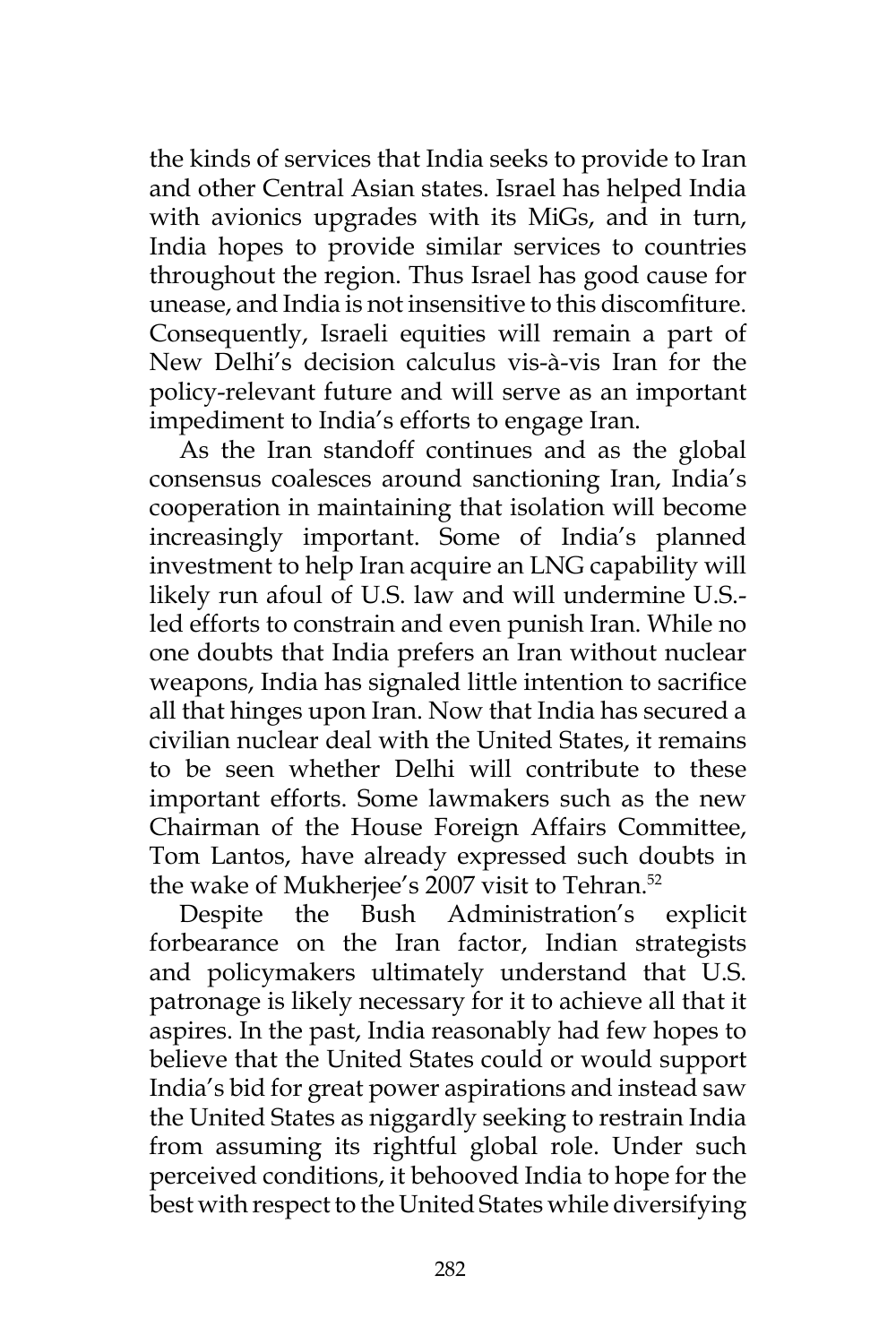its options and cultivating ties with other important countries. India now has much greater expectations from its relationship with the United States and will tread carefully to preserve it.

#### **ENDNOTES - CHAPTER 9**

1. Secretary of State Condoleezza Rice argued, in recent testimony for the deal, that it will help India "meet its rising energy needs without increasing its reliance on unstable foreign sources of oil and gas, such as nearby Iran." See The Honorable Condoleezza Rice at the Committee on Foreign Relations, United States Senate on "U.S.-India Atomic Energy Cooperation: The Indian Separation Plan and the Administration's Legislative Proposal," April 5, 2006, *http://foreign.senate.gov/hearings/2006/ hrg060405a.html*; Siddharth Varadarajan, "India casts a wide net for energy," *International Herald Tribune*, January 25, 2006; Henry Sokolski, "Negative Reaction," *Armed Forces Journal*, May 16, 2006.

2. K. Alan Kronstadt and Kenneth Katzman, "India-Iran Relations and U.S. Interests," CRS Report for Congress RS22486, August 2, 2006.

3. Farah Naaz, "Indo-Iranian Relations 1947-2000," *Strategic Analysis*, Vol. 25, No. 10 (May 2001), p. 1914.

4. See A.K. Pasha, *India, Iran and the GCC States* (New Delhi: Manas Publication, 2000); Naaz, "Indo-Iranian Relations;" John Calabrese, "Indo-Iranian Relations in Transition," *Journal of South Asian and Middle Eastern Studies*, Vol. 25, No. 5 (Summer 2002); C. Christine Fair, "Indo-Iranian Relations: Prospects for Bilateral Cooperation post-9-11" in Robert Hathaway (ed.), *The "Strategic Partnership" Between India and Iran, Asia Program Special Report*, No. 120 (April 2004), p. 120; Harsh V. Pant, "India and Iran: An "Axis" in the Making?" *Asian Survey*, Vol. 44, No. 3 (July/August 2003).

5. Fair, "Indo-Iranian Relations;" and Pant, "India and Iran."

6. *Ibid*.

7. George Perkovich, "Is India a Major Power," *The Washington Quarterly*, Vol. 27, No. 1 (Winter 2003-04), pp. 129-44.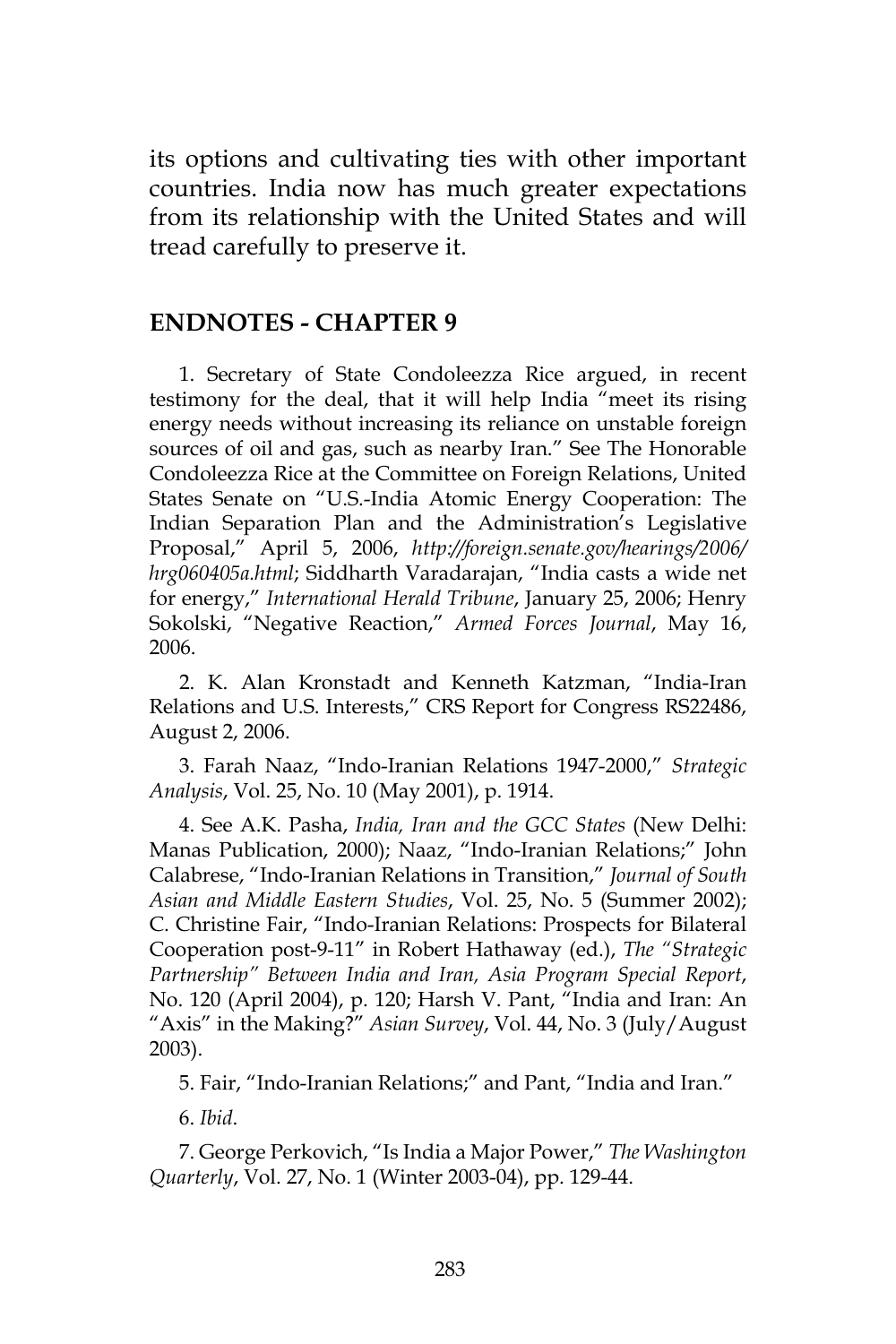8. Government of India, *Ministry of Defence Annual Report 2005- 2006*, p. 2.

9. C. Christine Fair, "US-Indian Army-to-Army Relations: Prospects for Future Coalition Operations?," *Asian Security*, Vol. 1, No. 2 (April 2005); C. Christine Fair, *The Counterterror Coalitions: Cooperation with Pakistan and India* (Santa Monica: RAND, 2004); and Juli MacDonald, *Indo-U.S. Military Relationship: Expectations and Perceptions* (Falls Church: Booze Allen Hamilton, 2002).

10. For discussion of India's various regional efforts, see Satu Limaye, "The Weakest Link, but not Goodbye," *Comparative Connections*, Vol. 4, No. 4 (Winter 2003); and Sushil J. Aaron, *Straddling Faultlines: India's Foreign Policy Toward the Greater Middle East*, French Research Institutes in India, *CSH Occasion Paper*, No. 7 (2003), p. 30; Meena Singh Roy, "India's Interests in Central Asia," *Strategic Analysis*, Vol. 24, No. 12 (March 2001); Stephen Blank, "Central Asia's Deepening East Asian Relations," *The Analysts Biweekly Briefing* (Central Asia Caucasus Institute, November 8, 2000); MacDonald, *Indo-U.S. Military Relationship*.

11. Derived from data of the Government of India, Ministry of Power website, *http://powermin.nic.in/*. Coal accounts for 55 percent of India's current generation. In total thermal sources (coal, gas, diesel) it accounts for 66 percent of India's production. India is the third largest producer of coal in the world. See Peter M. Lamb, "The Indian Electricity Market: Country Study and Investment Context," Program on Energy and Sustaining Development, Stanford University, *Working Paper*, No. 48 (April 16, 2005), *http:// iis-db.stanford.edu/pubs/20975/India\_Country\_Study.pdf* (accessed May 18, 2006).

12. These percentages are derived from 2003 data from the International Energy Agency, "IEA Energy Statistics, Oil in India in 2003."

13. Saikat Neogi, "Oil Diplomacy Beyond Tehran," *The Hindustan Times*, February 5, 2006. For a somewhat different—but more comprehensive view—see The International Energy Agency, *Key World Energy Statistics—2005* (Paris: IEA, 2005).

14. Roy, "India's Interests in Central Asia."

15. High-level Indian (National Security Advisor Under Prime Minister Vajpayee Brajesh Mishra) and Israeli leadership (Israeli Deputy Prime Minister Yosef Lapid) has called for explicit U.S.-India-Israel axes to counter Islamist terrorism. See Sultan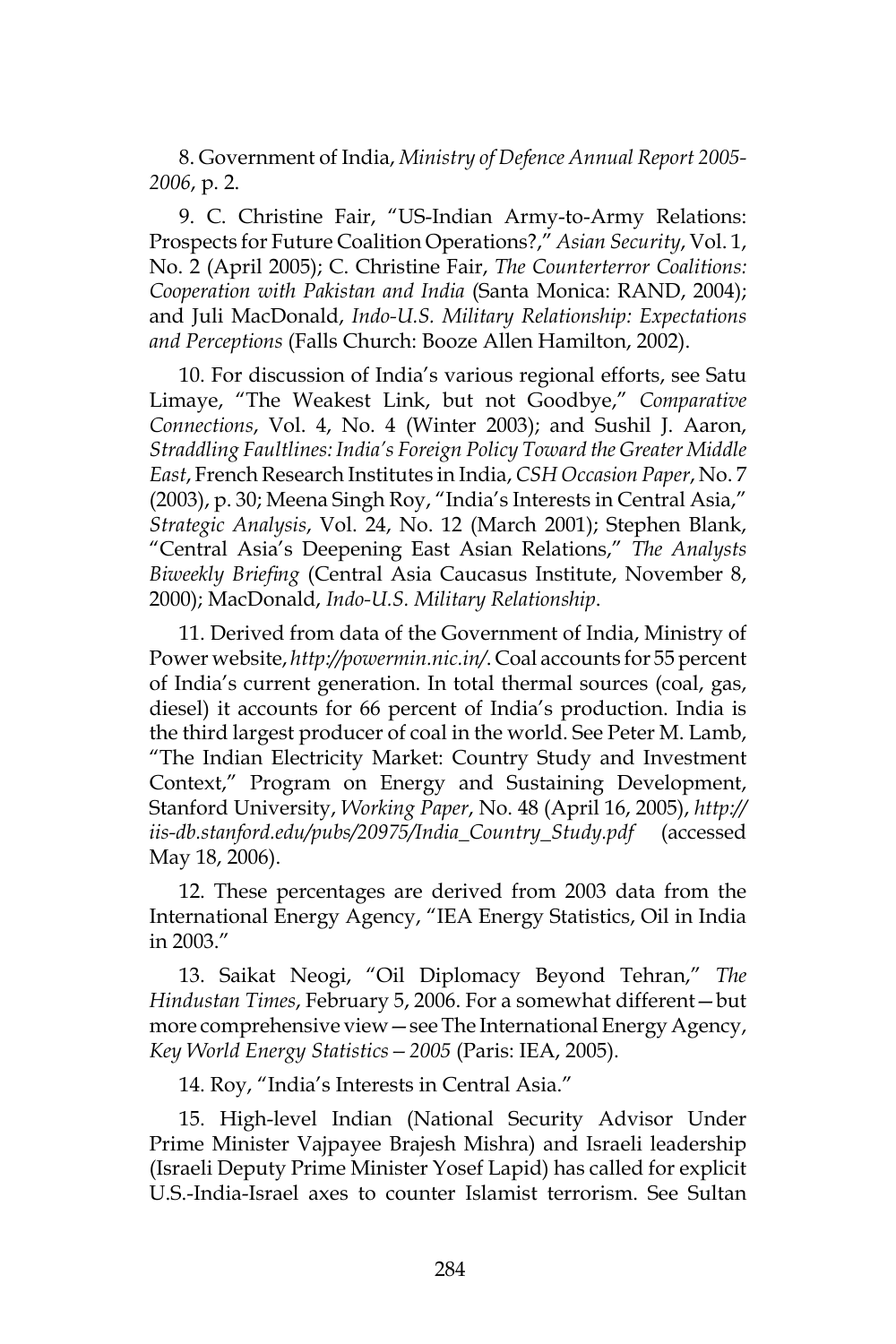Shahin, "India's Startling Change of Axis," *Asian Times Online*, May 13, 2003; Ghulam Muhammed, "U.S.-Israel- India Axis," *Al Jazeera Online*, September 5, 2003; Chidanand Rajghatta, "Mishra Proposes India-Israel- U.S. Anti-terror Alliance," *The Times of India*, May 9, 2003; "Unwritten, Abstract U.S.-India-Israeli Axis to Fight Terror," *Indian Express*, September 11, 2003; Surendra Mohan, "Is Mishra's Suggestion of a U.S.-India-Israel Axis Workable?" *South Asia Tribute*, June 8, 2004.

16. T. P. Sreenivasan, "Pranab's Iran visit a signal to the US," *Rediff*, February 12, 2007, *http://in.rediff.com/news/2007/feb/12tps. htm*.

17. For a discussion of these votes, see K.P. Nayar, "No-choice Delhi Votes with U.S.," *The Telegraph*, September 25, 2006; and "Prime Minister's Suo Motu Statement on Iran," February 17, 2006, *http://pmindia.nic.in/lspeech.asp?id=279*.

18. See "New Delhi Declaration" text. Government of India, Ministry of External Affairs," October 16, 2001, *http://meaindia.nic. in/speech/2003/01/25spc01.htm*.

19. Government of India, Ministry of External Affairs, "India Iran Strategic Dialogue," October 16, 2001; "Iran, India Hold 4th Round of Strategic Dialogue," *Payvand's Iran News*, May 2, 2005.

20. Government of India, Ministry of External Affairs, India, "Documents Signed Between Islamic Republic of Iran and India New Delhi-January 25, 2003 in Hyderabad House, New Delhi, India," January 25, 2003, *http://meaindia.nic.in*.

21. Government of India, Ministry of External Affairs, "President Mohammad Khatami's Visit to India 24-28 January 2003 New Delhi," *http://meaindia.nic.in/event/2003/01/25events01. htm*; "India, Iran Have Co-operation in Space Research," *Times of India*, February; 1, 2003; Ministry of External Affairs, "Documents Signed Between Islamic Republic of Iran and India New Delhi;" Sengupta, "Yes, India is a Friend of Iran, so what?."

22. Press Information Bureau (of India), "India, Iran Discuss Modalities for Execution of S & T Agreement," January 28, 2003, *http://pib.nic.in/archieve/lreleng/lyr2003/rjan2003/28012003/ r280120036.html*.

23. C. Raja, "Tending to the Neighborhood," *The Hindu*, February 2003.

24. PennWell Corporation, *Oil & Gas Journal*, Vol. 103, No. 47 (December 19, 2005). Oil includes crude oil and condensate.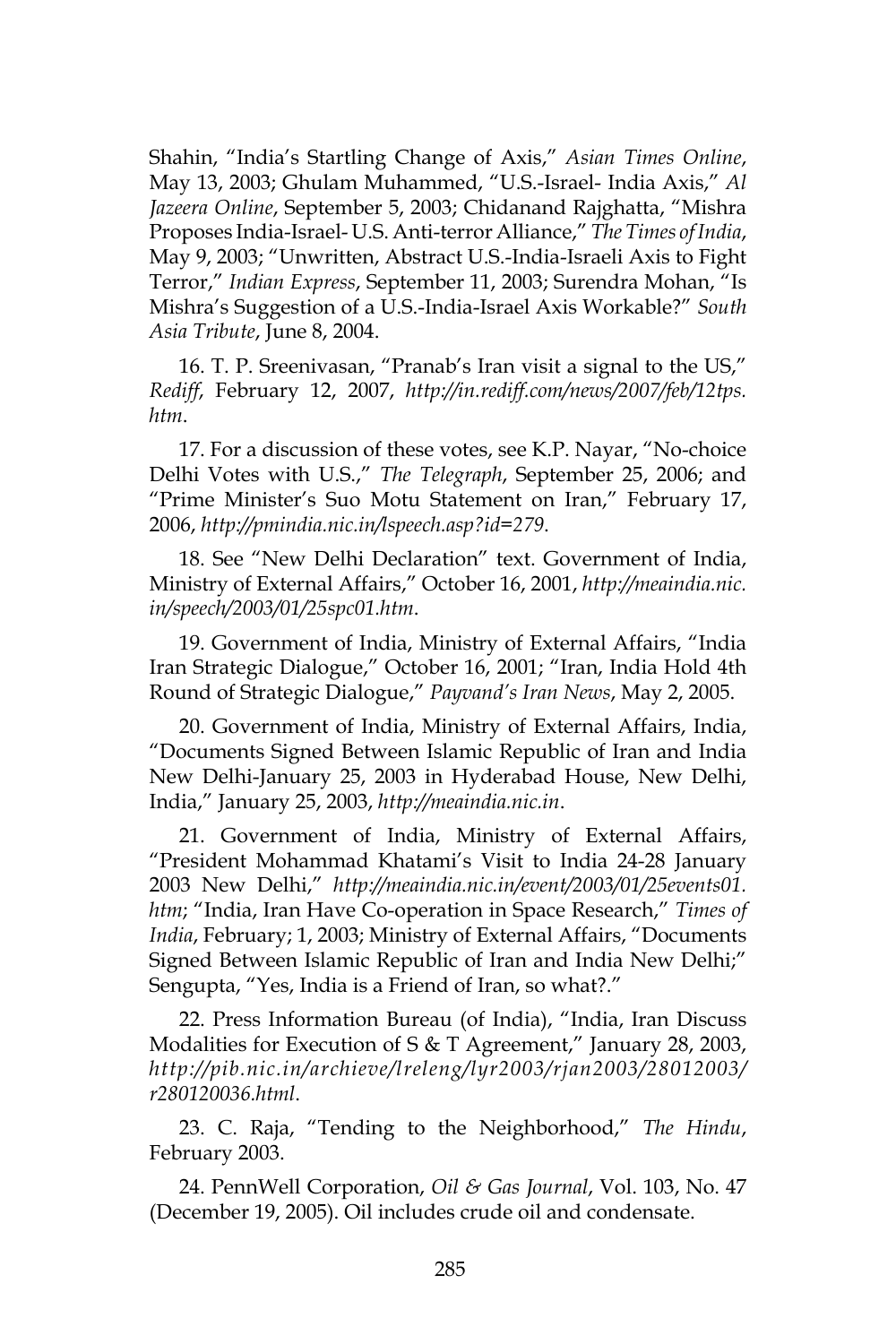25. PennWell Corporation, *Oil & Gas Journal*.

26. "Edgy India Mulls Iran Threats," *Express India*, May 18, 2006.

27. This deal has been discussed in various guises with different details in various sources. India and Iran had tense discussions about contract finality. In May 2006, Iran said that the deal had not been ratified and therefore could still be cancelled. The contours are generally the same, however; see for example, "When Is a Contract Not a Contract?" *Rediff.com*, May 9, 2006; "India and Iran Finalize Gas Deal," *BBC News Online*, June 13, 2006; "India Finalizes a US \$20 Billion Deal to Import Liquefied Natural Gas (LNG) from Iran beginning 2009-10," *India Daily*, June 14, 2006.

28. See Energy Information Administration, *Country Analysis Brief: Iran* (EIA, January 2006). Information provided in personal communications with Henry Rowen, Mark Hayes, Mojan Movassate, and Medhi Varzi in April 2006. All of these individuals are well-reputed authorities on this issue.

29. Regine A. Spector, "The North-South Corridor," *Central Asia-Caucus Institute Analyst*, July 3, 2002; Aaron, *Straddling Faultlines*; Sudha Ramachandran, "India, Iran, Russia Map out Trade Routes," *The Asia Times Online*, June 29, 2002.

30. Jian Yaping, "Why India Attaches Importance to Central Asia," *Alexander's Gas and Oil Connections*, December 11, 2003; Rizvan Zeb, "Gwadar and Chabahar: Competition or Complimentarily," *Central Asia-Caucasus Analysts*, October 22, 2003; Rizvan Zeb, "The Emerging Indo-Iranian Strategic Alliance and Pakistan," *Central Asia-Caucasus Analysts*, February 12, 2003; Aaron, *Straddling Faultlines*, p. 30.

31. Aaron, *Straddling Faultlines*, p. 30; Government of India, *Ministry of Defence Annual Report 2005-2006*; Government of India, Ministry of External Affairs, "Iran," May 2004, *http://meaindia.nic. in/foreignrelation/iran.htm* (accessed May 18, 2006).

32. Sudha Ramachandran, "The Glue that Bonds India, Iran," *The Asian Times*, January 12, 2005; Kronstadt and Katzman, "India-Iran Relations."

33. Ramananda Sengupta, "Advantage: India," *Rediff.com*, January 30, 2003, *http://www.rediff.com/news/2003/jan/30ram.htm*, (accessed January 18, 2007); Ramtanu Maitra, "Why courting Russia and Iran makes sense," *Asia Times Online*, October 2, 2003, *http://www.atimes.com/atimes/South\_Asia/EJ02Df04.html* (last access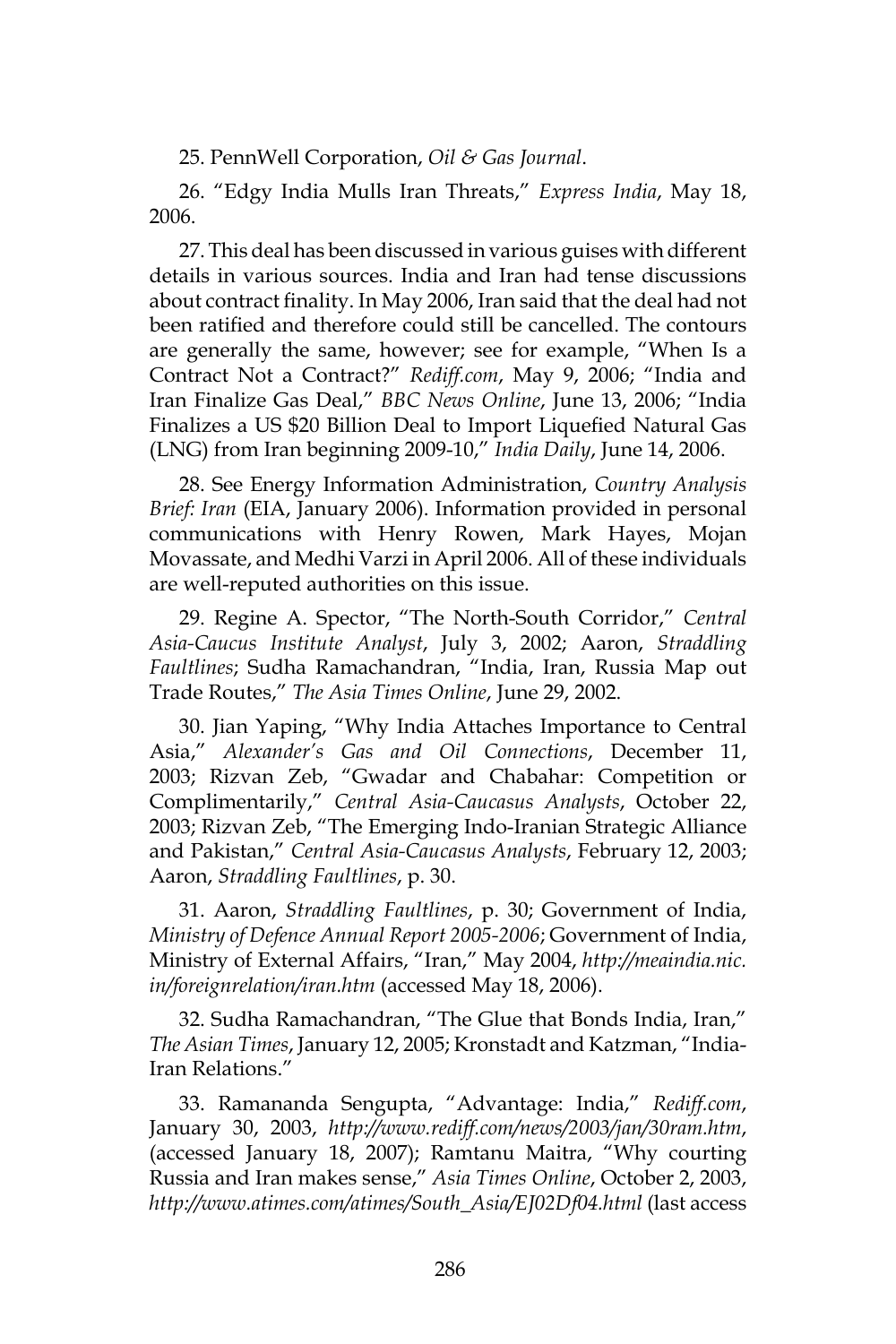January 18, 2007). For a reputable view from Pakistan, see Khaled Ahmed, "India's Relations with Iran," *Friday Times*, Vol. 16, No. 49 (January 28-February 3, 2005); M. P. Zamani, "Indo-Iran Strategic Cooperation," *Iran Daily*, No. 2119 (October 21, 2004).

34. Blank, "India's Rising Profile in Central Asia;" Pant, "India and Iran;" John Calabrese, "Indo-Iranian Relations in Transition," *Journal of South Asia and Middle Eastern Studies*, Vol. 25, No. 3 (Summer 2002).

35. Calebrese, "Indo-Iranian Relations in Transition," pp. 75- 76; "India-Iran Military Ties Growing," *Strategic Affairs*, June 16, 2001; Ramananda Sengupta, "Yes, India is a Friend of Iran, So What?" *Rediff*, November 13, 2003; Anthony Cordesman, *Iran's Developing Military Capabilities* (Washington DC: Center for Strategic and International Studies (CSIS), 2004); Zeb, "Gwadar and Chabahar;" Zeb, "The Emerging Indo-Iranian Strategic Alliance and Pakistan;" Ehsan Ehrari, "As India and Iran Snuggle, Pakistan Feels the Chills," *Asia Times*, February 11, 2003.

36. Ehrari, "As India and Iran Snuggle."

37. C. Christine Fair, *The Counterterror Coalitions Cooperation with India and Pakistan* (Santa Monica: RAND, 2004); Fair "Indo-Iranian Relations."

38. Vivek Raghuvanshi and Gopal Ratnam, "Indian Navy Trains Iranian Sailors," *Defense News*, March 27, 2006. See also "India Trains Iranian Navy," *Middle East Newsline*, March 12, 2006; Vijay Sakhuja, "Iran Stirs Indian-US Waters," *Middle East Newsline*, April 10, 2006; Sridhar Krishnaswami, "Iran not Getting Military Training from India: Rice," *Rediff.com*, April 6, 2006. On May 16, 2006, Under Secretary of State for Political Affairs R. Nicholas Burns addressed this issue at a presentation on the U.S.-India Civilian Nuclear Deal at the Carnegie Endowment for International Peace. Burns claimed that the exercise was little more than a few hundred Iranian naval cadets playing volleyball with Indians. Audio-file available at: *http://www.carnegieendowment.org/ events/index.cfm?fa=event*

*Detail&id=884&&prog=zgp&proj=znpp,zsa,zusr.*

39. Sakhuja, "Iran Stirs India-U.S. Waters."

40. Tom Lantos in particular was disturbed by the exercise and opined that ". . . in order to become a strategic ally of the United States . . . India must recognise some basic facts, specifically some facts with respect to Iran: It is a terrorist state whose current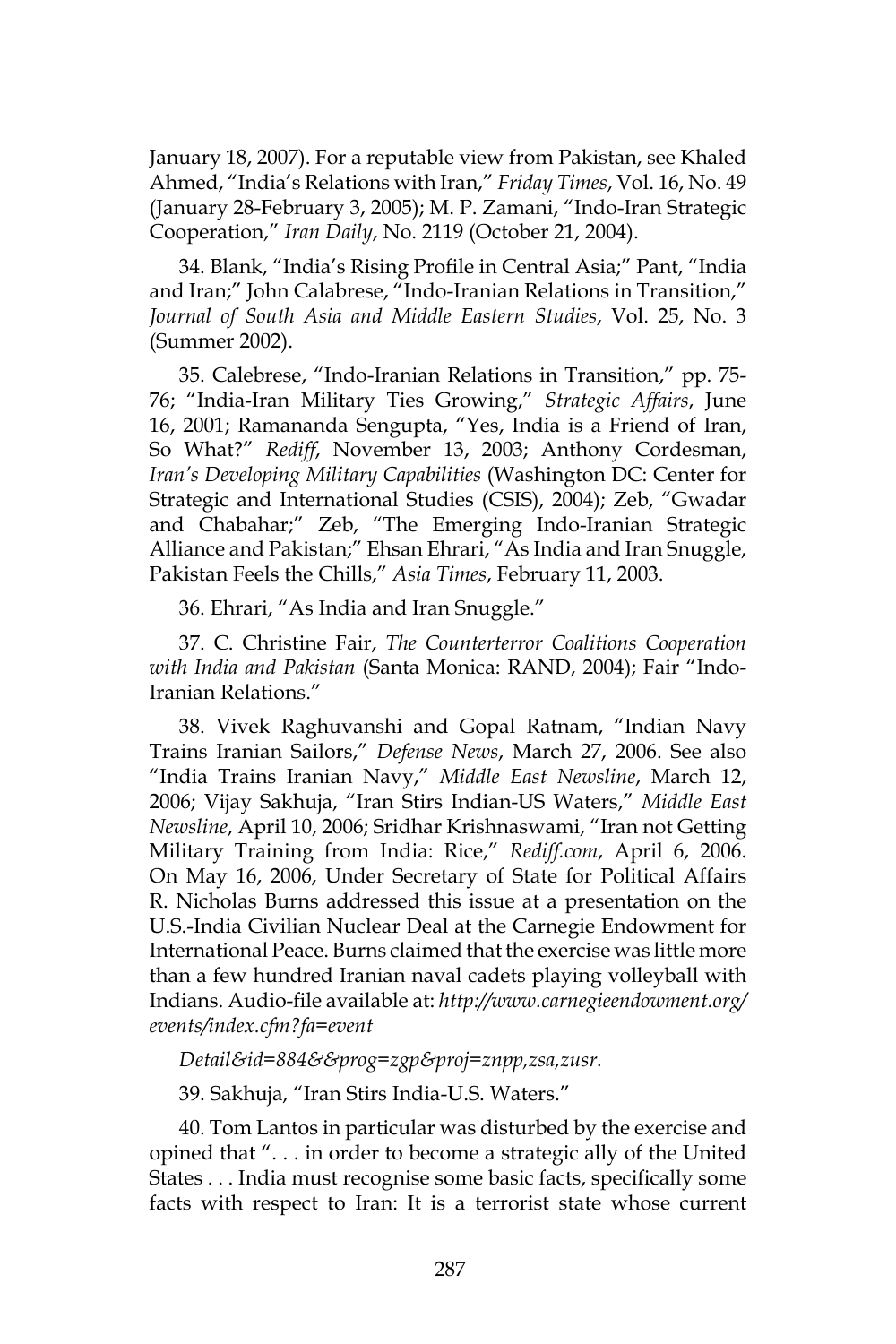regime strives to develop nuclear weapons. At this committee's first hearing on the proposed nuclear deal, I and others on this committee made it clear that a 'business as usual' relationship with the current terrorist regime in Tehran is unacceptable behavior by any country seeking to be our strategic partner." Aziz Haniffa, "India Not a Threat to NPT: Lantos," *Rediff.com*, April 6, 2006, *http://in.rediff.com/news/2006/apr/06ndeal1.htm* (accessed January 18, 2007).

41. Donald L. Berlin, "India-Iran Relations: A Deepening Entente," *Asia-Pacific Center for Security Studies Special Assessment* (Honolulu: Asia-Pacific Center for Security Studies, October 2004).

42. See Nuclear Threat Initiative, "Iran Profile," last updated August 2005, *http://www.nti.org/e\_research/profiles/Iran/1825\_1864. html*; Mark Skootsky, *U.S. Nuclear Policy Toward Iran*, June 1, 1995, *http://people.csail.mit.edu/boris/iran-nuke.text*; See interview with Jehangir Pocha, "Concern Increases over Ties between India, Iran Nuclear Arms Proliferation Worries U.S.," *San Francisco Chronicle*, October 14, 2003; "India Helping Iran with Nuclear Energy Programme: Foreign Minister," Agence France Presse (AFP), December 13, 2003.

43. "India Supports Iran's Peaceful Use of Nuclear Technology: Official," *Financial Times*, October 19, 2004.

44. Ministry of External Affairs, "Sanctions on Indian Atomic Scientists by United States," May 17, 2006; Kronstadt and Katzman, "India-Iran Relations."

45. Richard Speier, "India's ICBM—On a 'Glide Path' to Trouble?," The Nonproliferation Policy Education Center, February 7, 2006; "Iran Watch Round Table," February 2006, *http://www.iranwatch.org/ourpubs/roundtables/rt-indiadeal-022806.htm*.

46. "India, Iran Have Co-operation in Space Research," *Times of India*, February 1, 2003. Also see Ramananda Sengupta, "India-Iran Gas Pipeline: A Transit Challenge,"*Rediff.com*, January 22, 2003. In the 1970s, India and Iran began a joint venture project named Zohreh to launch four Iranian communications satellites into a geo-stationary orbit. At that time, they negotiated with NASA for launching satellites, according to Yiftah S. Shapir, "Iran's Efforts to Conquer Space," *Strategic Assessments*, Vol. 8, No. 3 (November 2005).